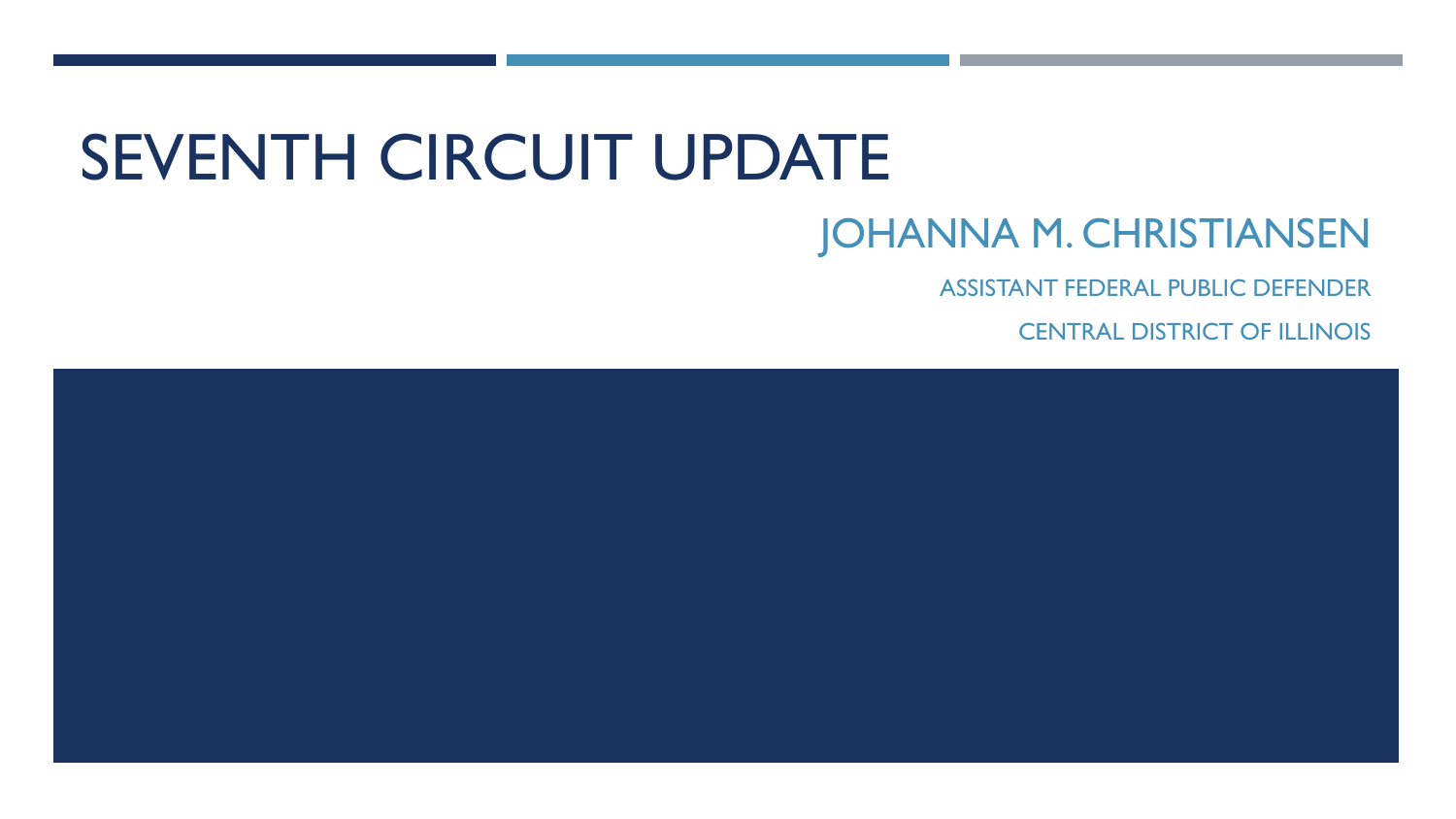#### ATTEMPTED AGGRAVATED IDENTITY THEFT NOT A CRIME

- *United States v. Muresanu,* **No. 18-3690**.
- **Muresanu was charged with attempted aggravated identity theft, but there is no such federal crime**
- the statutory definition of aggravated identity theft does not cover attempts

 The district court deleted the attempt language from the jury instructions and instructed the jury on the elements of the completed crime. The modified instruction conformed to the statutory offense but varied from the charges in the indictment. The jury found Muresanu guilty on all counts.

**The Court of Appeals reversed and remanded, holding that the modification of the jury instructions led** the jury to convict Muresanu of crimes not charged by the grand jury, violating his Fifth Amendment right to be tried only on charges brought by indictment. That category of error is per se reversible.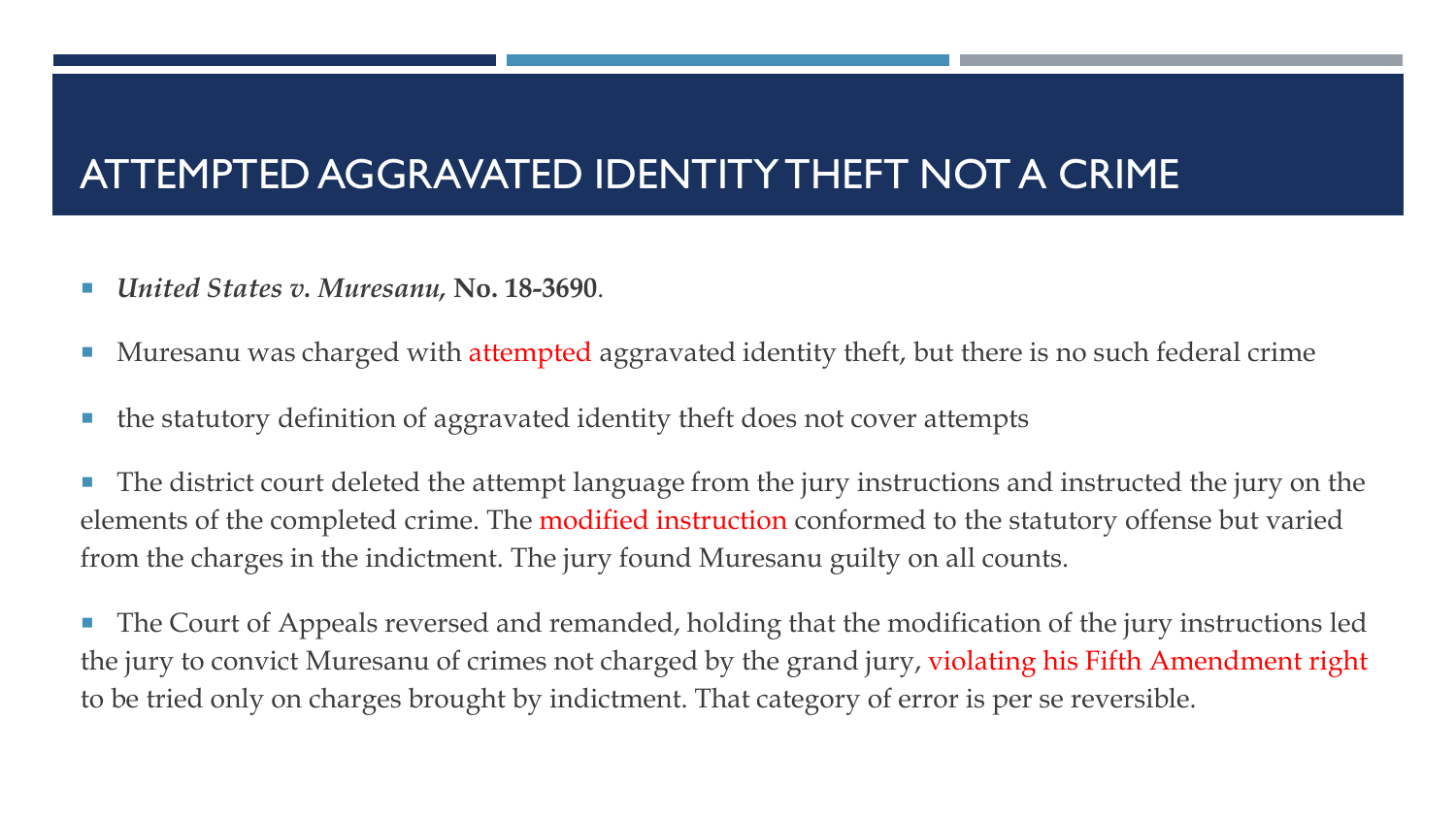#### EXPERT TESTIMONY ON AGE OF CHILDREN NOT REQUIRED

- *United States v. Dewitt,* **No. 19-1295.**
- Dewitt was found guilty by a jury of child pornography offenses.
- Dewitt argued the government's evidence was insufficient because the jury heard no expert testimony (from a medical doctor, for example) about the age of girls depicted in images sent from his cellphone.

■ The Court of Appeals held that, while some cases may present close calls that benefit from expert evidence, this one did not. The jury heard and saw more than enough to make a reliable finding that Dewitt possessed, produced, and distributed images of children. The Court affirmed.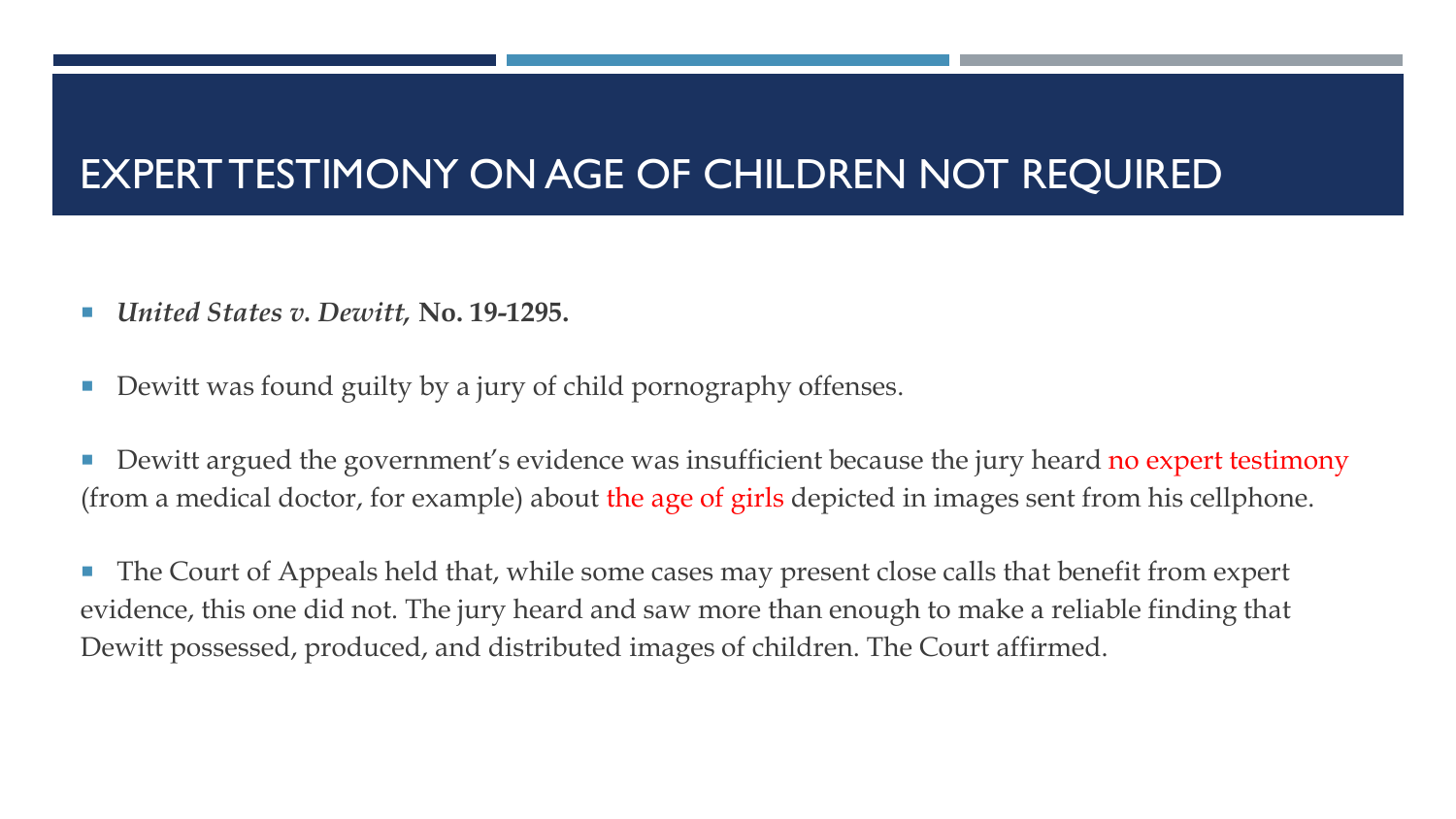### CHILD MUST ENGAGE IN SEXUALLY EXPLICIT CONDUCT FOR 2251(A) CONVICTION

- *United States v. Howard,* **No. 19-1005.**
- Howard was charged with seven crimes relating to possession, receipt, distribution, and production of child pornography.
- The videos involved in the production counts do not depict a child engaged in sexually explicit conduct; they show Howard masturbating next to a fully clothed and sleeping child.

■ The Court of Appeals held that the videos are not child pornography. The government's theory was that Howard violated the statute by "using" the clothed and sleeping child as an object of sexual interest to produce a visual depiction of himself engaged in solo sexually explicit conduct. However, the Court held that government's interpretation of § 2251(a) "stretches the statute beyond the natural reading of its terms considered in context" and vacated the two production convictions.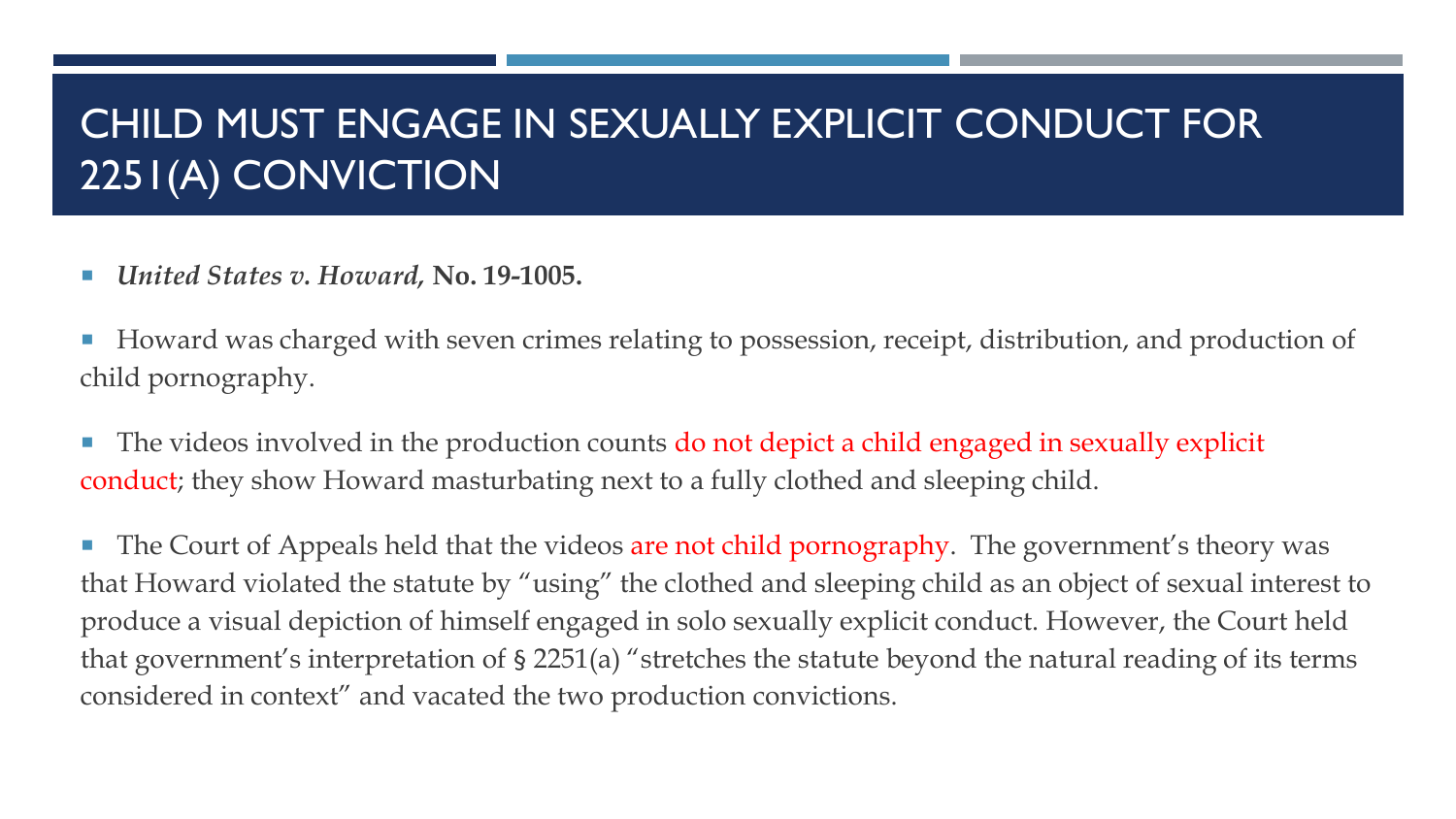### CONTACT WITH PARENT ENOUGH FOR 2422(B) CONVICTION

- *United States v. Hosler,* **No. 19-2863.**
- Hosler was convicted after a bench trial of using a facility or means of interstate commerce to attempt to persuade, induce, entice, or coerce a minor to engage in sexual activity, in violation of 18 U.S.C. § 2422(b).
- **The charge stemmed from Hosler's communications over a period of several weeks with an undercover** police detective posing as a mother offering her 12-year-old daughter for sex in exchange for money.
- On appeal, Hosler argued that his conduct did not meet the requirements of the statute because he did not attempt to transform or overcome the supposed minor's will.
- The Court of Appeals disagreed, finding "It is sufficient for conviction if the defendant makes a "direct" attempt to use the parent as an intermediary to convey the defendant's message to the child."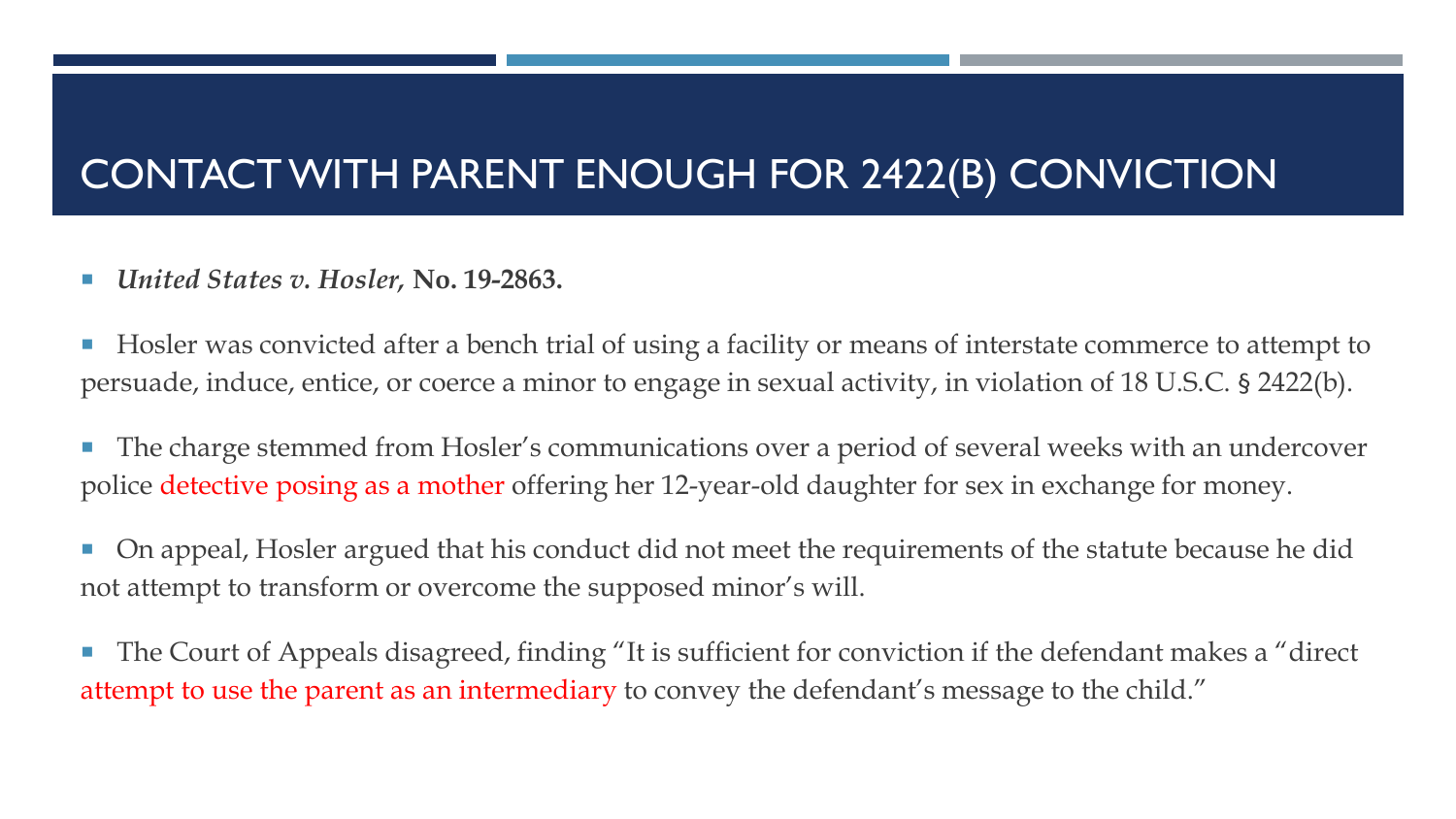#### OPEN QUESTION WHETHER ILLINOIS RESIDENTIAL BURGLARY IS A VIOLENT FELONY

- *United States v. Glispie,* **No. 19-1224.**
- Glispie pled guilty to being a felon in possession of a firearm but reserved the right to challenge his designation as an armed career criminal based on his prior convictions for residential burglary under Illinois law.
- **Glispie argued residential burglary in Illinois** covers a broader swath of conduct than generic burglary for purposes of the ACCA and cannot be used as a predicate offense.
- If the limited-authority doctrine applies to residential burglary, then a conviction for Illinois residential burglary is broader than generic burglary and cannot qualify as an aggravated felony for purposes of the ACCA.
- The Court respectfully sought the assistance of the Supreme Court of Illinois by certifying this controlling question of law. **This issue is still pending so objections should be made.**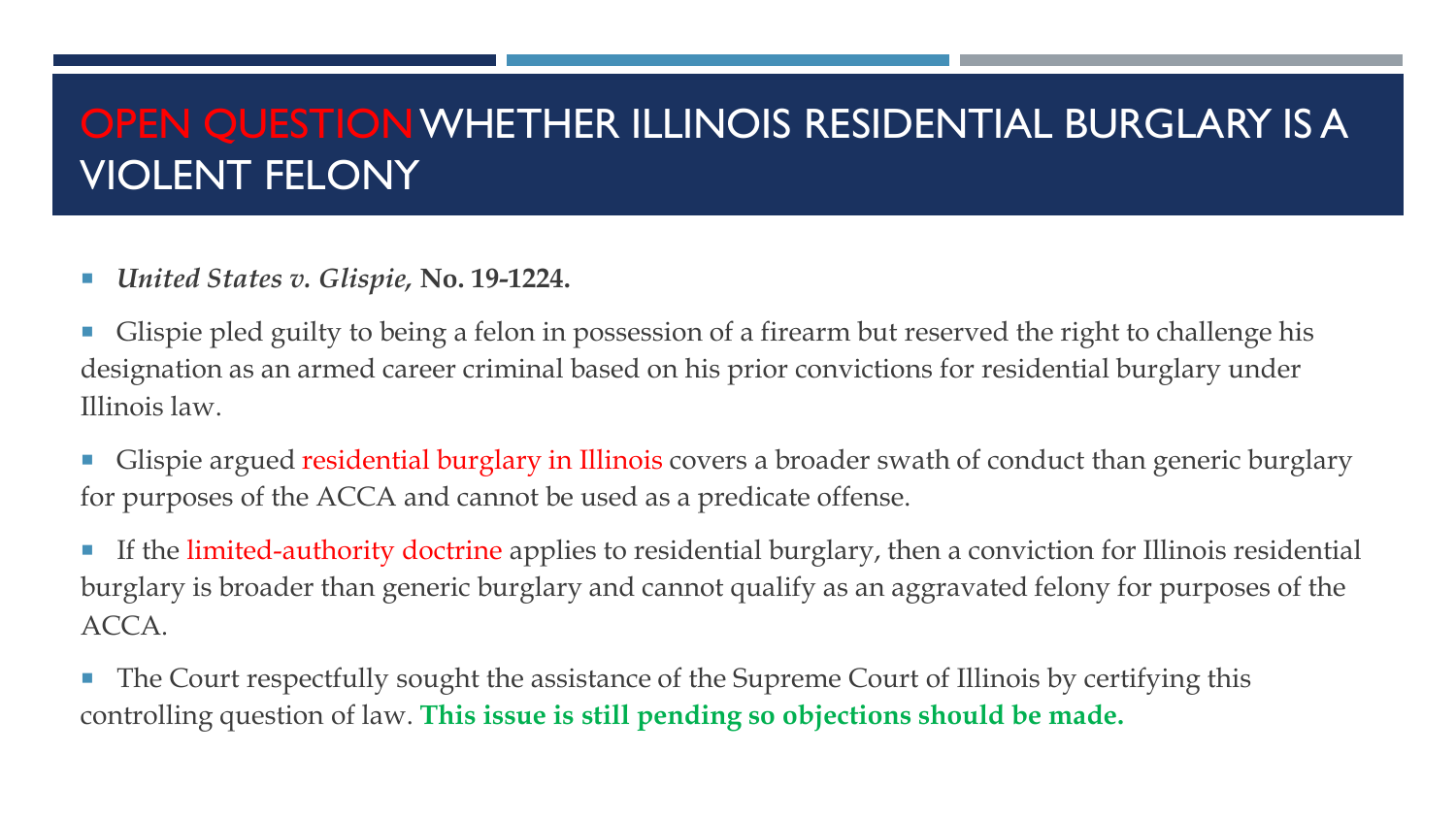#### AGG. CRIMINAL SEXUAL ABUSE NOT CRIME OF VIOLENCE

- *United States v. Williams,* **No. 18-3318.**
- Williams was convicted after a jury trial of Hobbs Act robbery.
- The Court of Appeals found his prior Illinois conviction for aggravated criminal sexual abuse was not a crime of violence for career offender guideline purposes
- However, the district court's sentence was not plain error because the judge specifically found she would impose the same sentence regardless of his career offender status.
- *But see, United States v. Vesey, No. 19-3068, holding the Illinois aggravated criminal sexual abuse* statute is divisible and some parts are crimes of violence.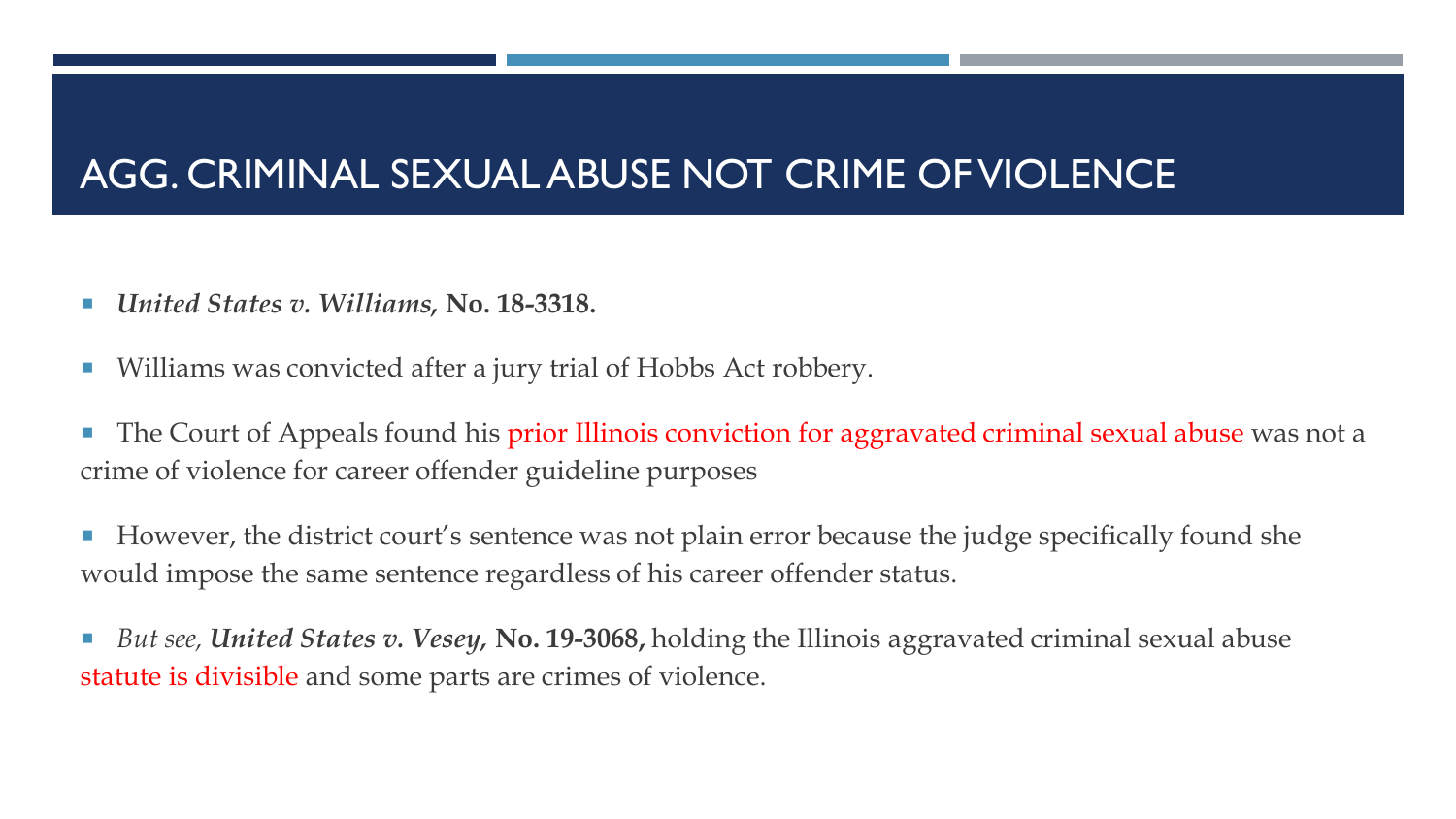#### GUIDELINES REQUIRE CATEGORICAL APPROACH, BUT . . .

*United States v. Carter,* **No. 18-3713.**

 Carter appealed, arguing that the district court erred in classifying two of his prior convictions as crimes of violence.

■ The Court of Appeals affirmed because Carter had at least two prior felony convictions that qualify as crimes of violence under the categorical approach required under the Guidelines.

■ The Court also reminded the district courts that the classification of prior convictions under the Sentencing Guidelines can produce abstract disputes that bear little connection to the purposes of sentencing. As the Sentencing Commission itself has recognized since the Sentencing Guidelines were first adopted, district judges may and should use their sound discretion to sentence under 18 U.S.C. § 3553(a) on the basis of reliable information about the defendant's criminal history even where strict categorical classification of a prior conviction might produce a different guideline sentencing range.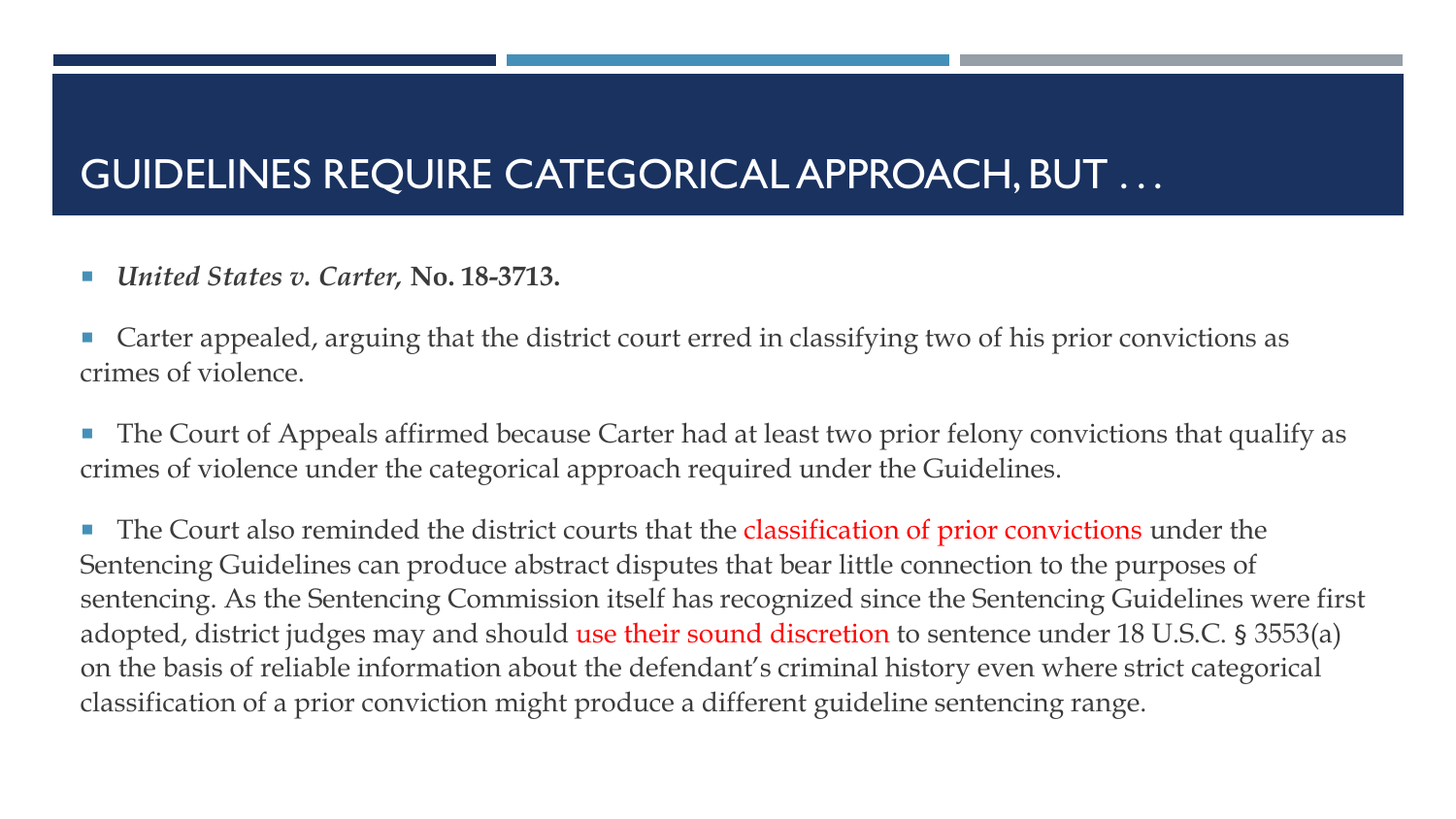#### PRIOR POSSESSION OF FIREARM AND RULE 404(B)

- *United States v. Washington,* **No. 19-1331.**
- Washington was charged with unlawfully possessing a firearm as a felon after police officers saw him toss a gun into a residential yard.
- Before trial the government moved to admit a video posted on YouTube about three months before the arrest depicting Washington holding what prosecutors argued was the same gun. Over Washington's objection, the district judge permitted the admission of still photos from the video but not the video itself. The jury found Washington guilty.
- Washington appealed and challenged the admission of this evidence. The Court of Appeals affirmed, holding that evidence of recent past possession of the same gun is admissible for a non-propensity purpose—namely, to show the defendant's ownership and control of the charged firearm.
- However, the court noted past possession of a different gun would raise Rule 404(b) concerns.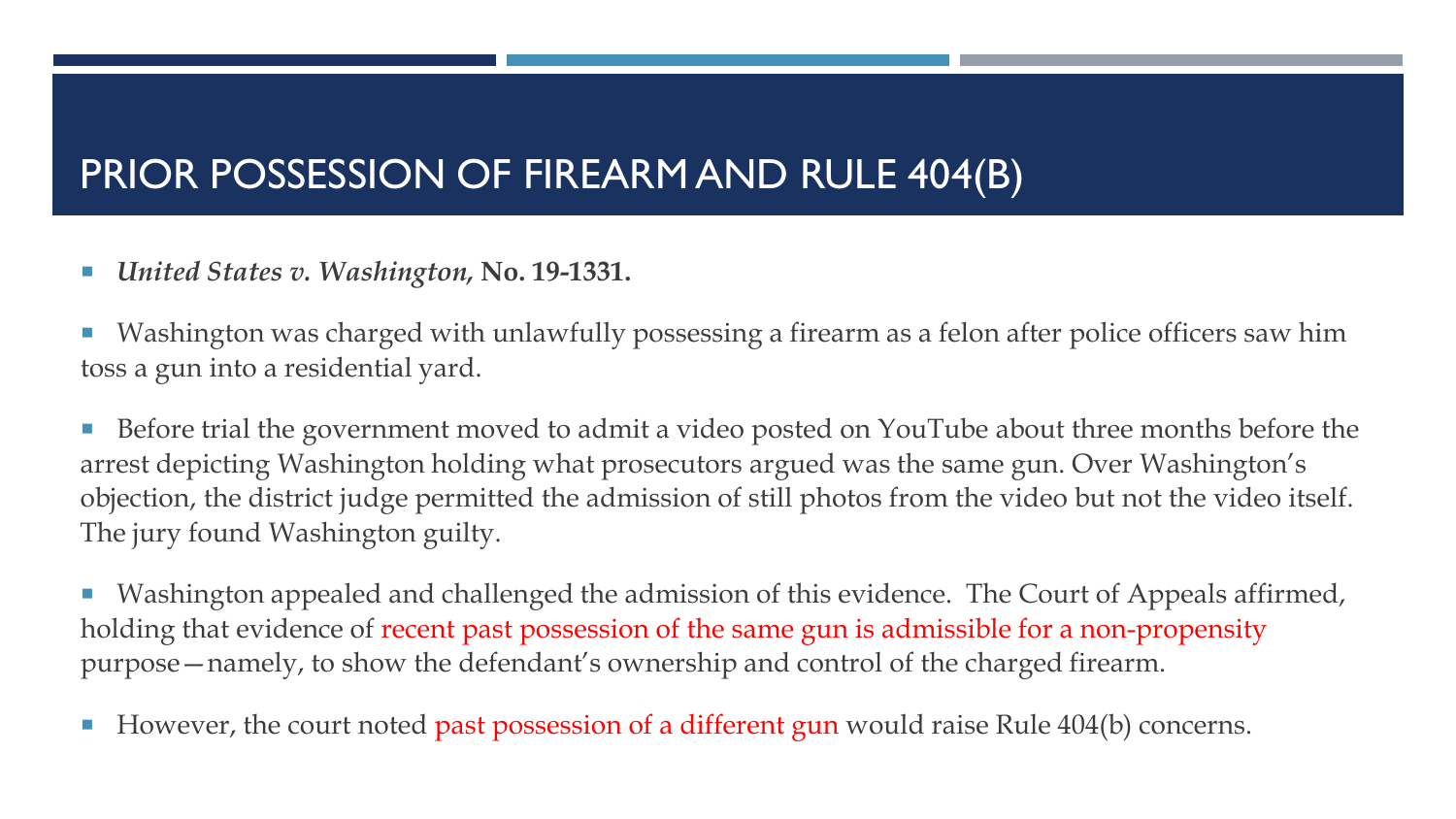#### *REHAIF* ISSUES – GUILTY PLEA (FELON IN POSSESSION)

*United States v. Williams,* **No. 19-1358.**

 Williams had pled guilty to possessing a firearm after a felony conviction when the Supreme Court issued *Rehaif v. United States* and his plea reflected the law as it was in this Circuit before that decision.

■ On appeal, Williams sought to withdraw his plea on plain error review but argued the Court should adopt a new standard called "the supervening-decision doctrine" under which the government would bear the burden of proving that an error did not affect the defendant's rights.

The Court of Appeals rejected this argument and concluded that the defendant bears the burden of showing that his erroneous understanding of the elements of § 922(g) affected his substantial rights - his decision to plead guilty - before he may prevail. Williams failed to carry that burden, and the Court affirmed.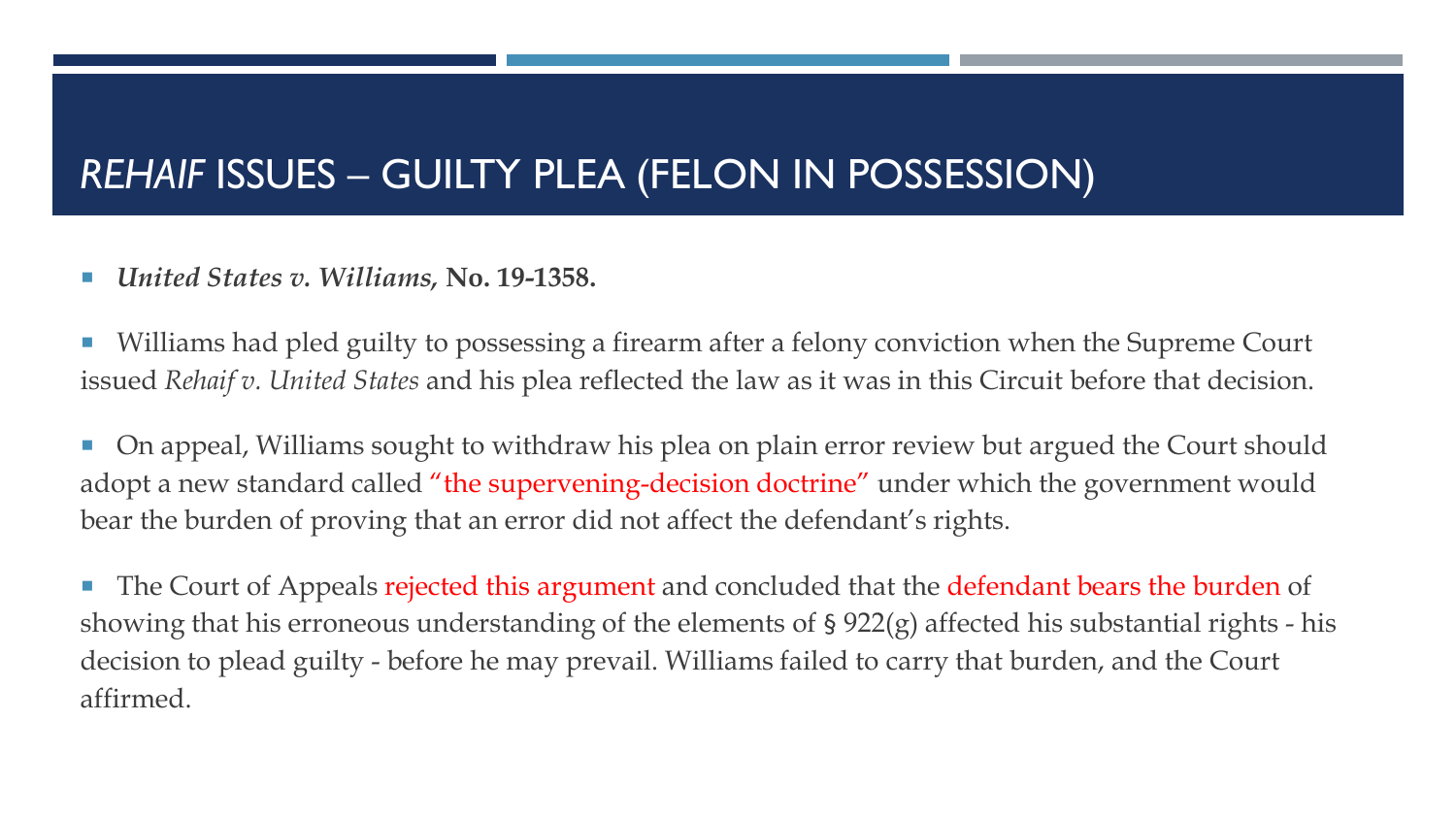#### *REHAIF* ISSUES – JURY TRIAL (FELON IN POSSESSION)

- *United States v. Maez,* **et. al, Nos. 19-1287, 19-1768, & 19-2049.**
- The defendants in these cases were found guilty of violating 18 U.S.C. § 922(g) at jury trial.
- They asserted *Rehaif* errors including a missing element in their indictments and jury instructions and a denied motion for a judgment of acquittal.
- Applying plain‐error review, the Court of Appeals concluded the asserted errors do not require reversing any of the convictions.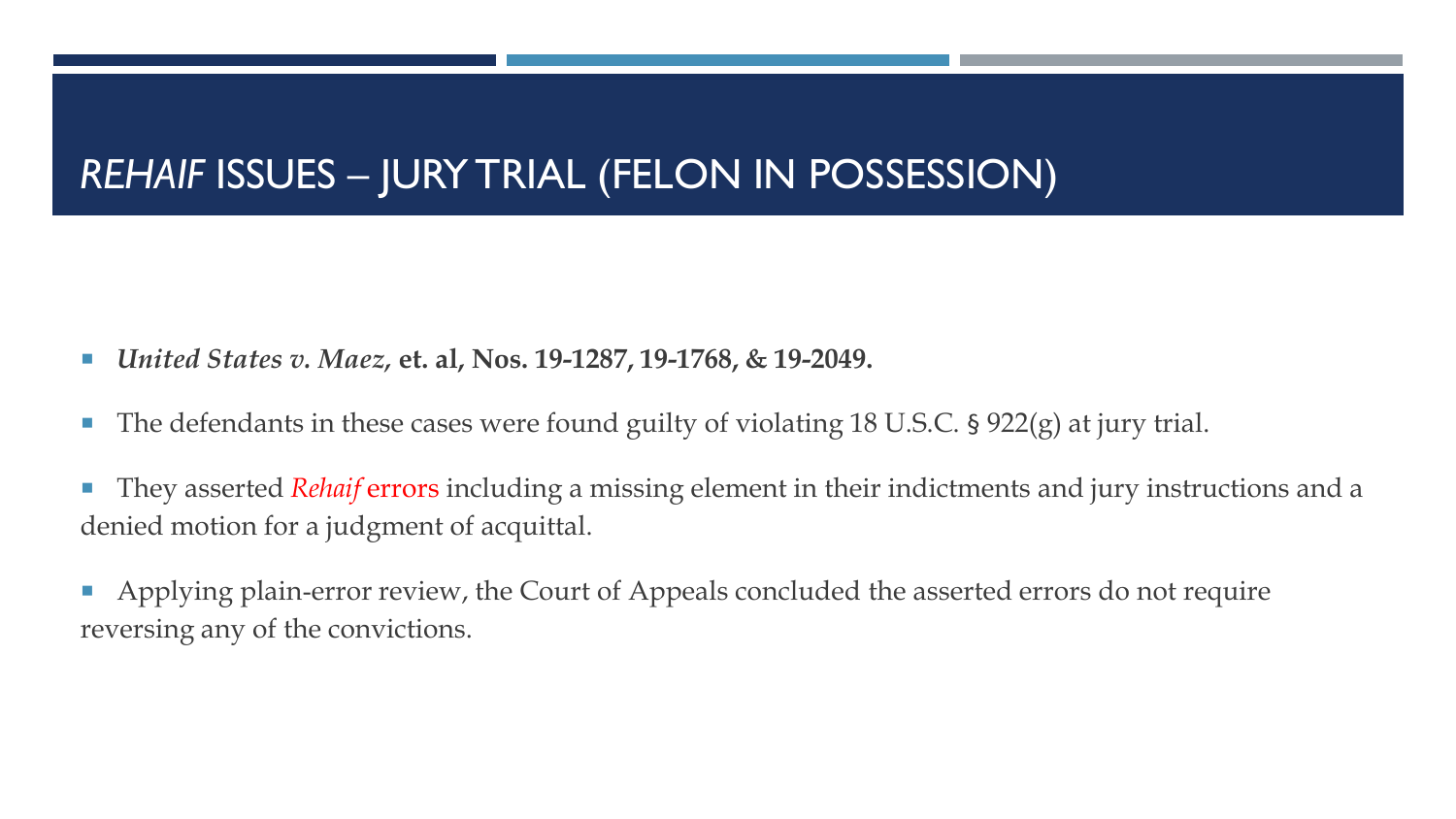#### *REHAIF* – DOMESTIC VIOLENCE MISDEMEANANT

- *United States v. Triggs,* **No. 19-1704.**
- Triggs was indicted for unlawfully possessing a firearm in violation of 18 U.S.C. § 922(g)(9), which prohibits firearm possession by persons convicted of a misdemeanor crime of domestic violence.
- Soon after he filed his notice of appeal, the Supreme Court issued its decision in *Rehaif*. Triggs raised a *Rehaif* claim on appeal, seeking to withdraw his plea.
- The Court of Appeals reversed and remanded, holding the error is plain and prejudicial because Triggs could plausibly argue he did not know he belonged to the relevant category of persons disqualified from firearm possession - more specifically, that he did not know his ten-year-old conviction was a "misdemeanor crime of domestic violence" as that phrase is defined for purposes of  $\S 922(g)(9)$ .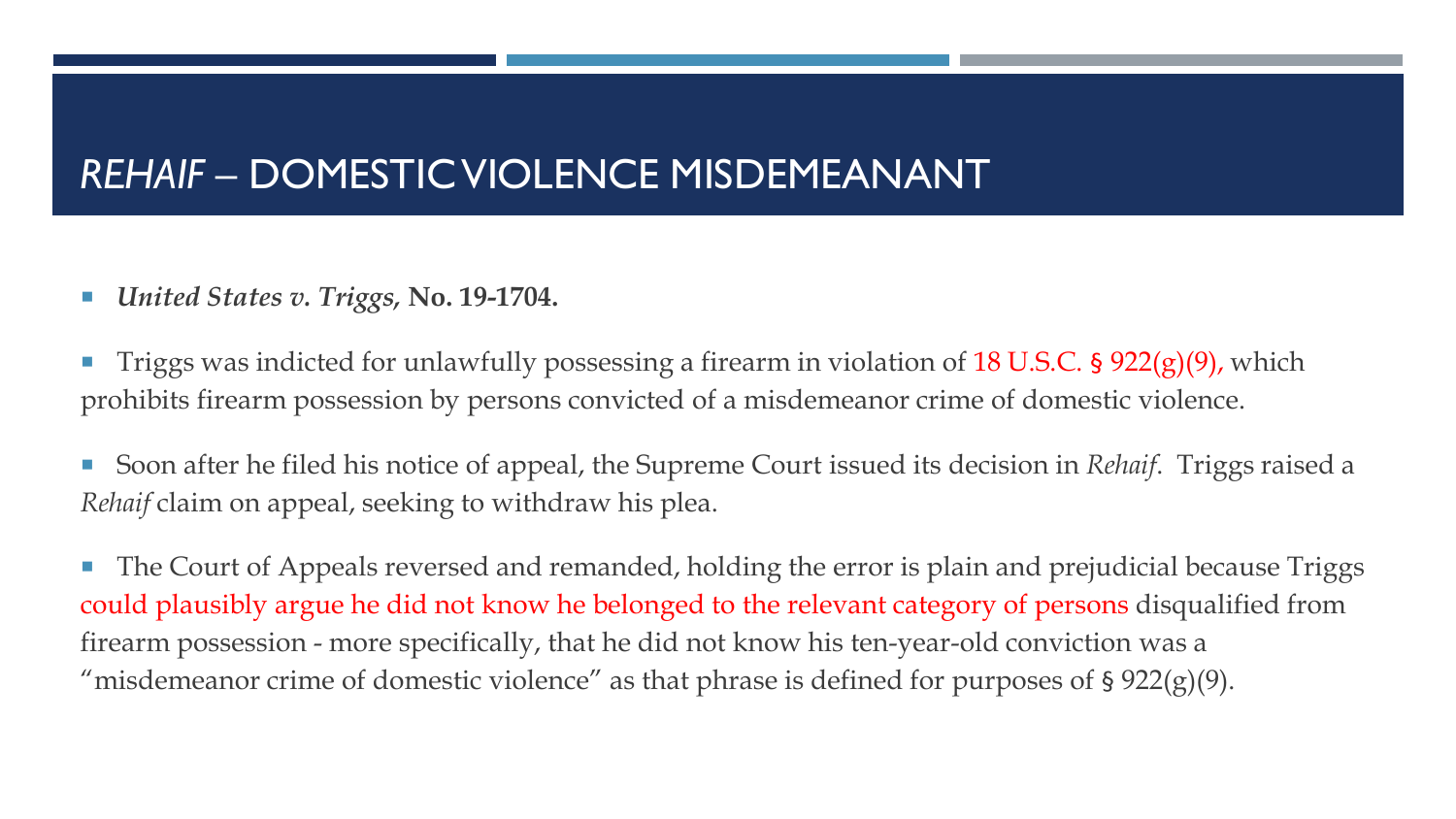### *REHAIF –* UNLAWFUL USER OF CONTROLLED SUBSTANCE

- *United States v. Cook,* **No. 18-1343.**
- A jury convicted Blair Cook of being an unlawful user of a controlled substance (marijuana) in possession of a firearm and ammunition. See 18 U.S.C. §§ 922(g)(3).
- **The Court of Appeals rejected Cook's vagueness and Second Amendment challenges to section**  $922(g)(3)$  along with his objection to the jury instruction on who constitutes an unlawful user of a controlled substance.
- However, the Court reversed and remanded for a new trial in light of the Supreme Court's decision in *Rehaif*.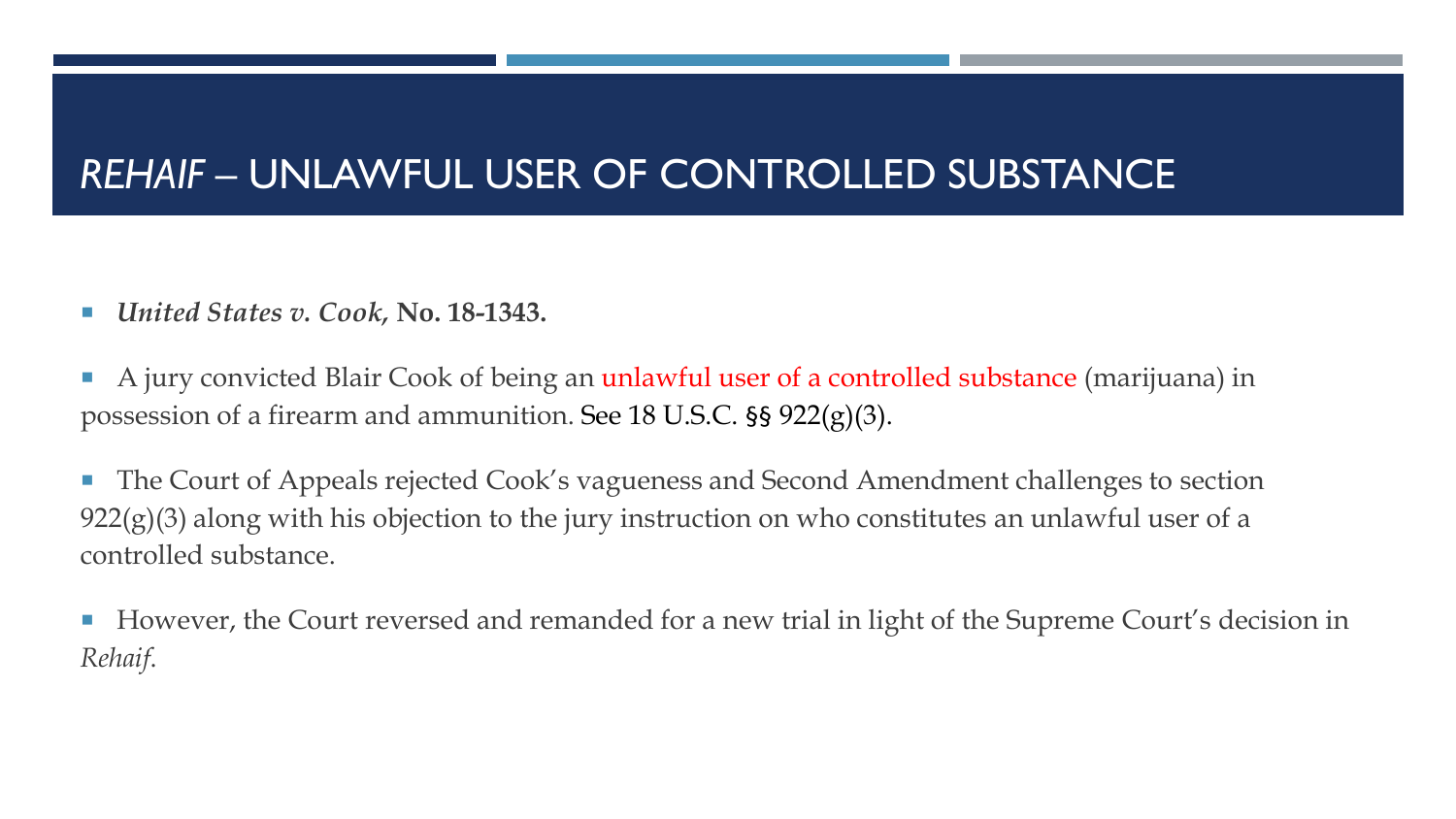### FIRST STEP ACT – FAILURE TO APPLY AT SENTENCING PLAIN ERROR

- *United States v. Godinez,* **No. 19-1215.**
- Godinez pled guilty to conspiracy to distribute cocaine, in violation of 21 U.S.C. §§ 841(a)(1) and 846.
- The government filed an information under 21 U.S.C. § 851, advising the district court that Godinez had a prior Ohio conviction for possession of cocaine.
- On appeal, Godinez argued that the First Step Act of 2018, enacted after the signing of his plea agreement but before his sentencing, rendered invalid both the information and the increased penalties it carried.
- The Court of Appeals agreed and held that, by failing to recognize the changes implemented by the First Step Act, the district court premised its sentencing calculations on a mandatory minimum that was twice what it should have been. This oversight constituted plain error and required that Godinez be resentenced.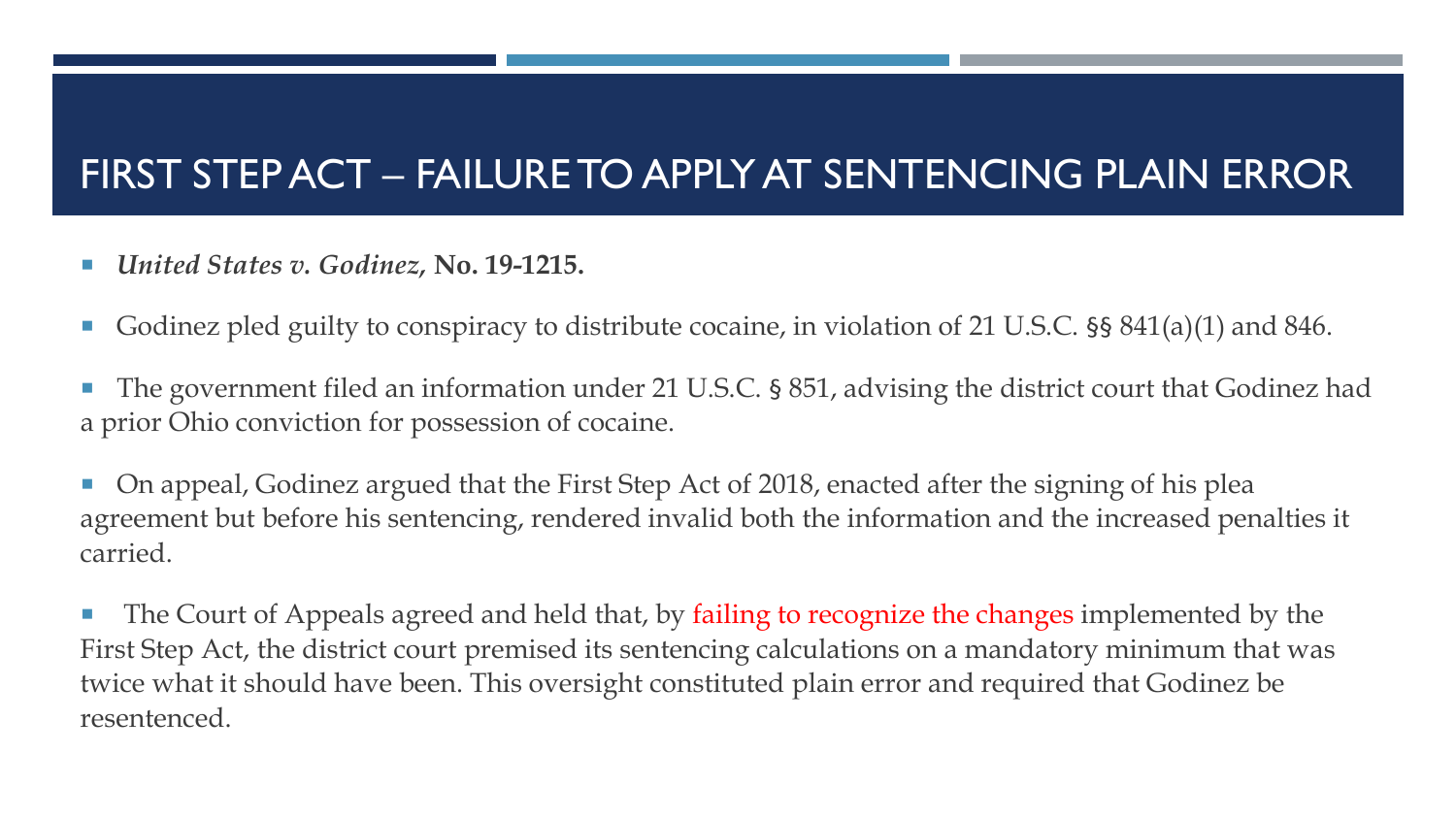#### FIRST STEP ACT – INTERACTION WITH FAIR SENTENCING ACT

- *United States v. Shaw,* **et al., Nos. 19-2067, 19-2069, 19-2078, 19-2117.**
- The Court of Appeals held that in order to determine whether a defendant is eligible for a reduced sentence under the First Step Act, a court needs to look only at a defendant's statute of conviction, not to the quantities of crack involved in the offense.
- **More specifically, if a defendant was convicted of a crack-cocaine offense that was later modified by the** Fair Sentencing Act, he or she is eligible to have a court consider whether to reduce the previously imposed term of imprisonment.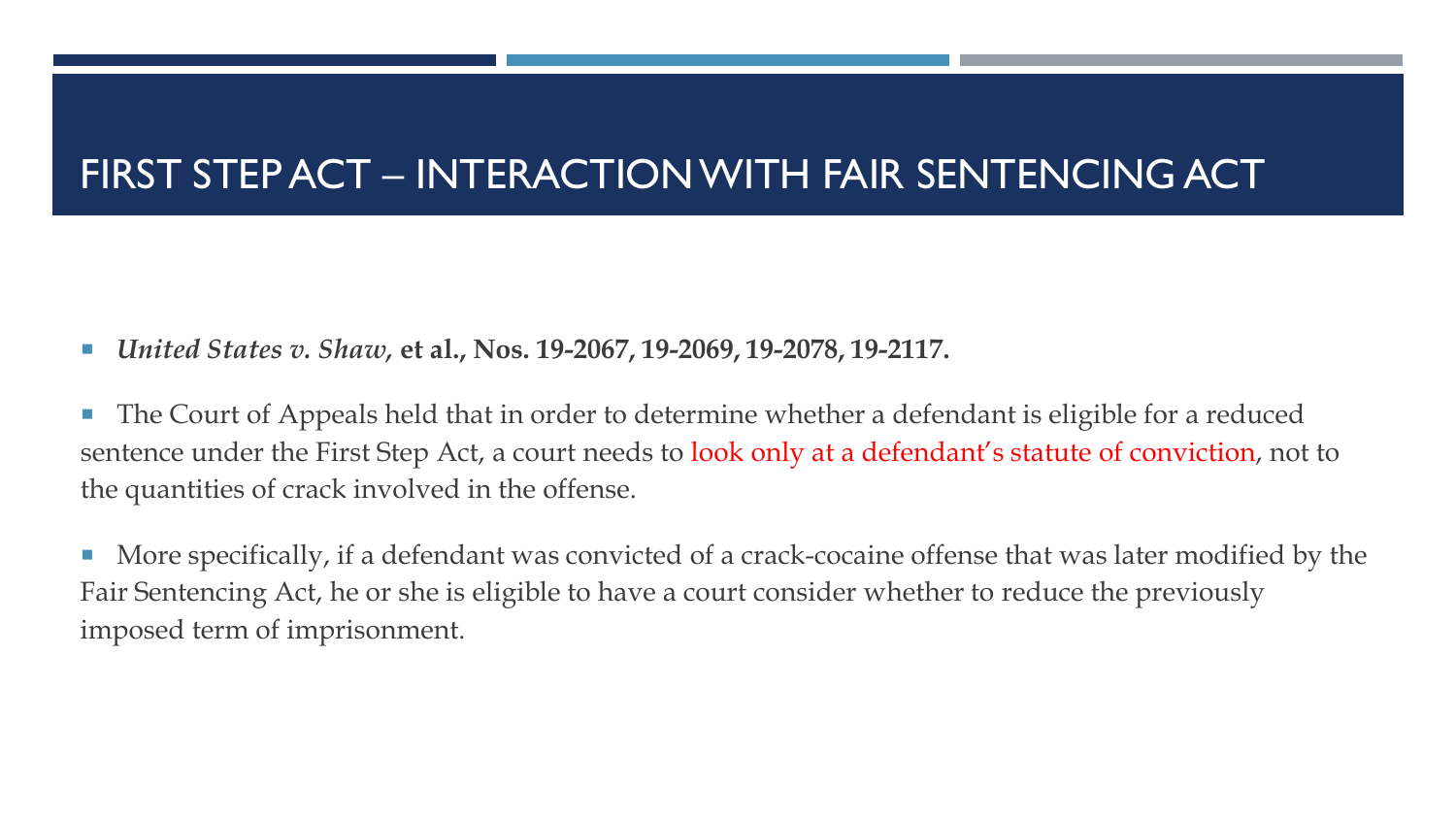### FIRST STEP ACT – INTERACTION WITH SENTENCING REFORM ACT

#### *United States v. Sutton,* **No. 19-2009.**

- Over a decade ago, the district court sentenced Sutton to his then statutory minimum 15 years' imprisonment for distributing crack and carrying a firearm during a drug-trafficking crime.
- Under the First Step Act, a defendant sentenced for a covered offense (which includes Sutton's crack cocaine charge) may move for the district court to impose a reduced sentence. Sutton submitted his motion seeking relief and the district court denied it.
- The Court of Appeals asked the parties to brief how the First Step Act interacts with the Sentencing Reform Act, which generally prohibits a court from modifying a sentence.
- The Court of Appeals held that the First Step Act is its own procedural vehicle and the only limits on the district court's authority under the First Step Act come from the interpretation of the First Step Act itself.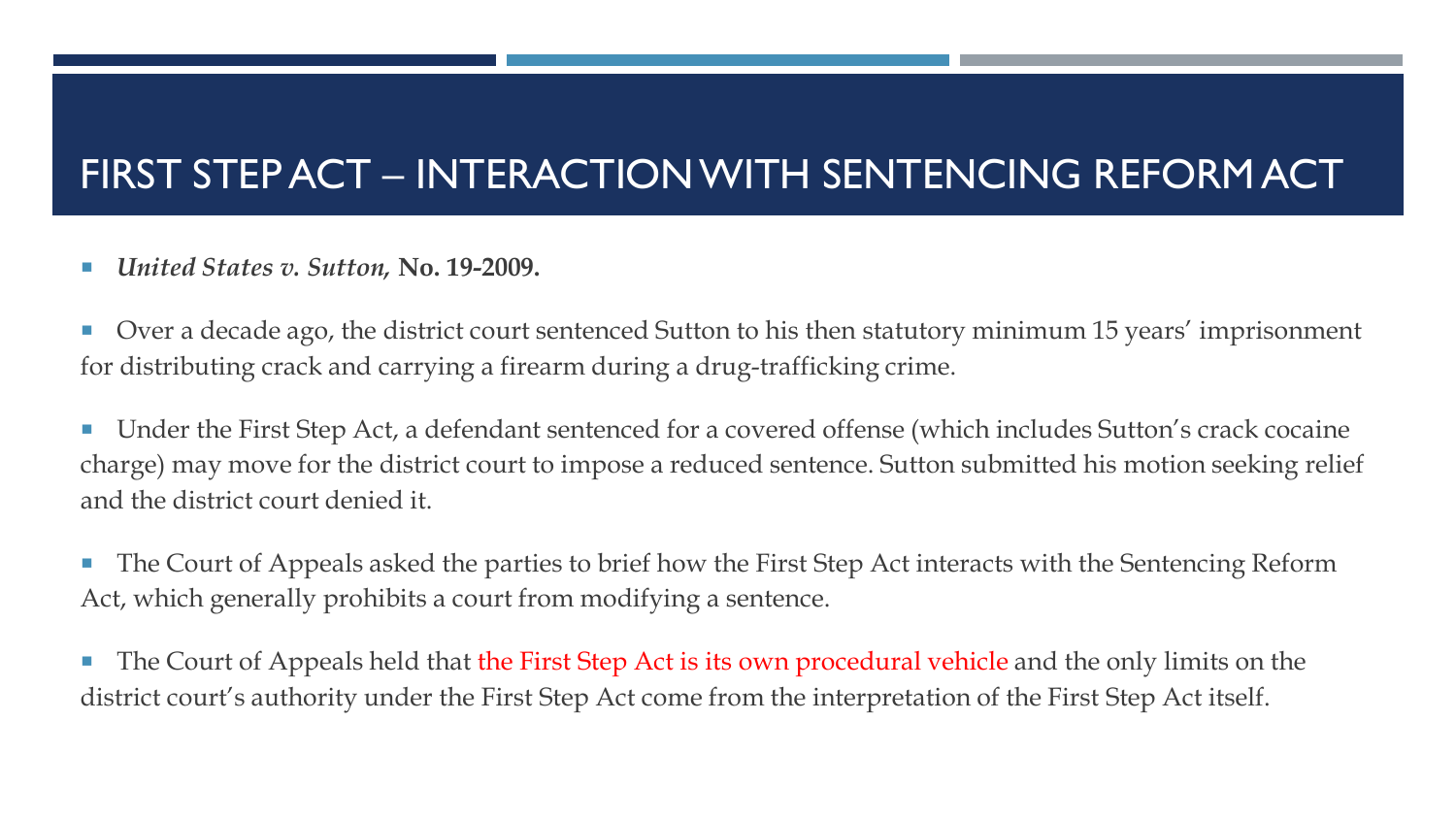#### FIRST STEP ACT –VIOLATION OF SUPERVISED RELEASE

- *United States v. Corner,* **No. 19-3517.**
- **Corner violated the conditions of his supervised release, and he was sentenced to 18 months'** imprisonment followed by 42 months' supervised release.
- He moved for a reduced sentence under section 404 of the First Step Act. The district court did not assess Corner's eligibility for relief under the Act, explaining that it would not lower his sentence regardless of his eligibility because he had violated the terms of his release.
- **Corner appealed and argued it was procedural error to deny relief** without first determining with the Act applied to his sentence and what the new statutory penalties would be. The Court of Appeals agreed with Corner and reversed.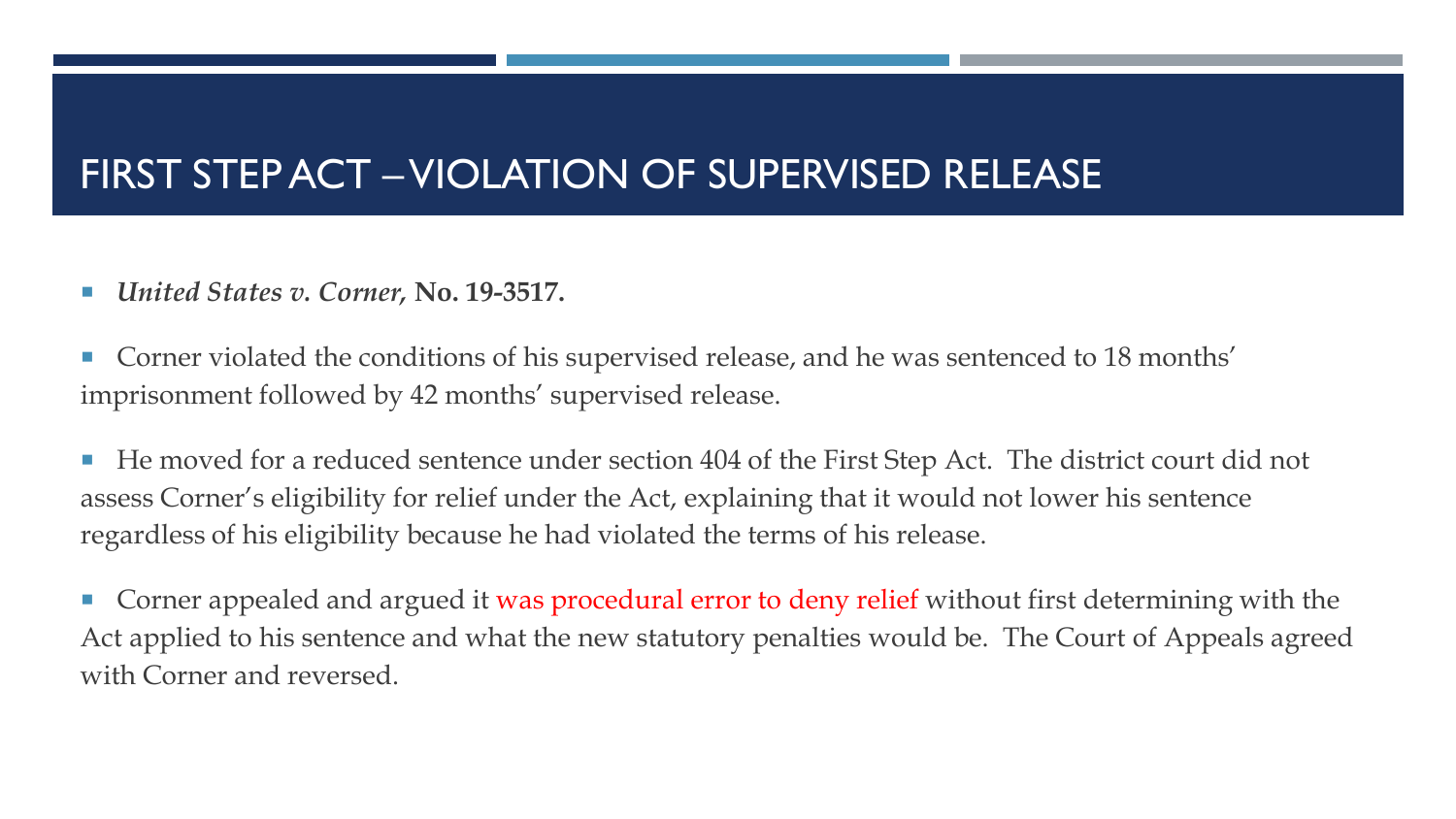#### FIRST STEP ACT – COVERED AND NON-COVERED OFFENSES

- *United States v. Hudson,* **et al., Nos. 19-2075, 19-2476, & 19-2708.**
- The First Step Act allows district courts to reduce the sentences of criminal defendants who have been convicted of a "covered offense." A "covered offense" is a federal crime (committed before August 3, 2010) for which the statutory penalties were modified by the Fair Sentencing Act of 2010.
- The Appellants in these appeals argued the district court erred in denying their First Step motions.
- The Court of Appeals reversed and remanded holding if a defendant's aggregate sentence includes both covered and non-covered offenses, the district court can reduce the sentence for the non-covered offenses.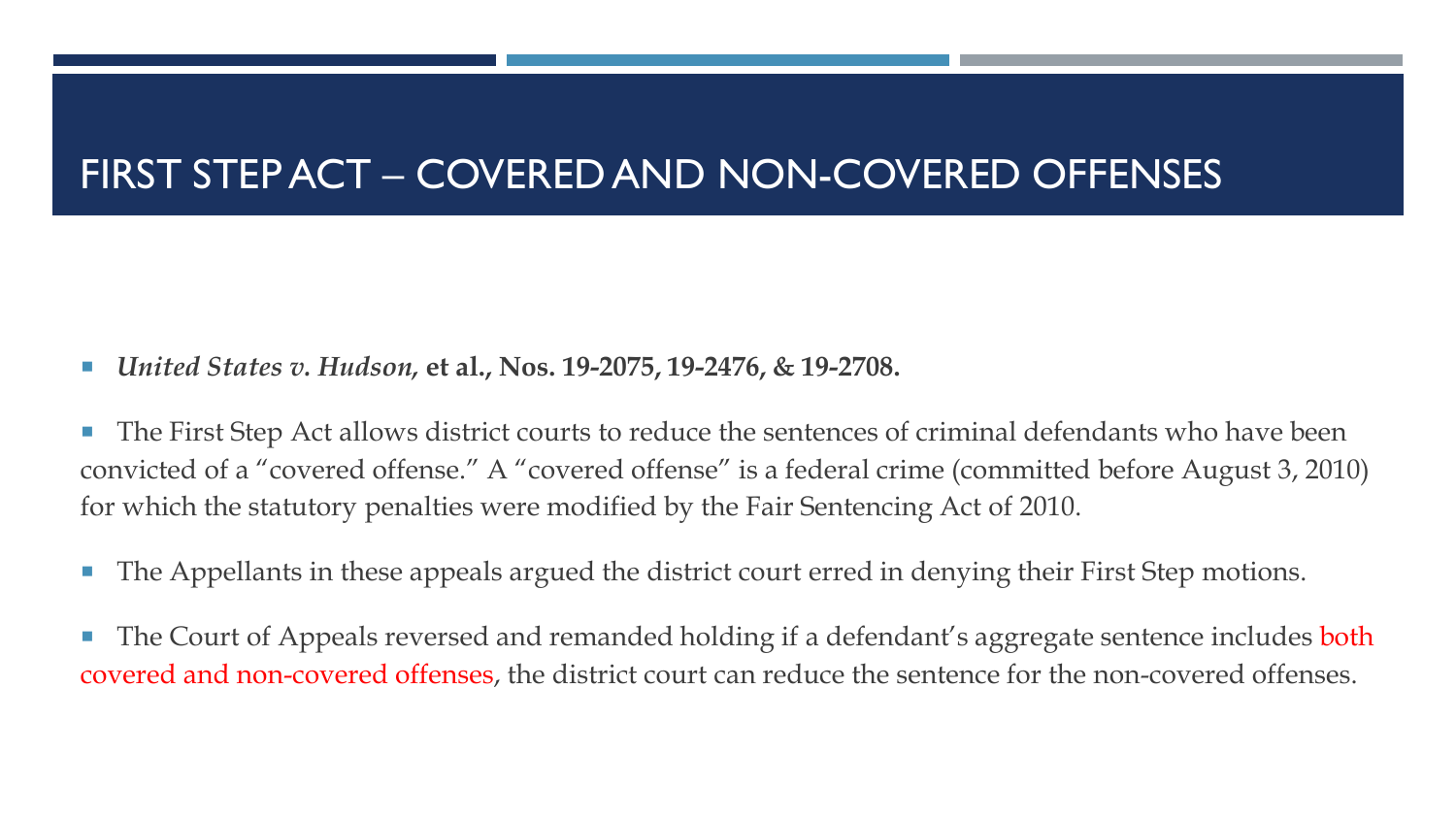#### FIRST STEP ACT – DOES NOT APPLY TO CASES PENDING ON APPEAL

■ *United States v. Sparkman,* **No. 17-3318.** Sparkman's case was on appeal after a resentencing hearing. During the pendency of the appeal, the First Step Act was enacted. The Court of Appeals reaffirmed its holding in *Pierson* that the First Step Act does not apply to cases pending on appeal when it was enacted.

*But see United States v. Bethany,* **No. 19-1754 and** *United States v. Uriarte,* **No. 19-2092.**

■ The First Step Act applies when a defendant's case is remanded for resentencing (or resentencing ordered after successful 2255) and the First Step Act was passed while the defendant was on appeal or 2255 was pending.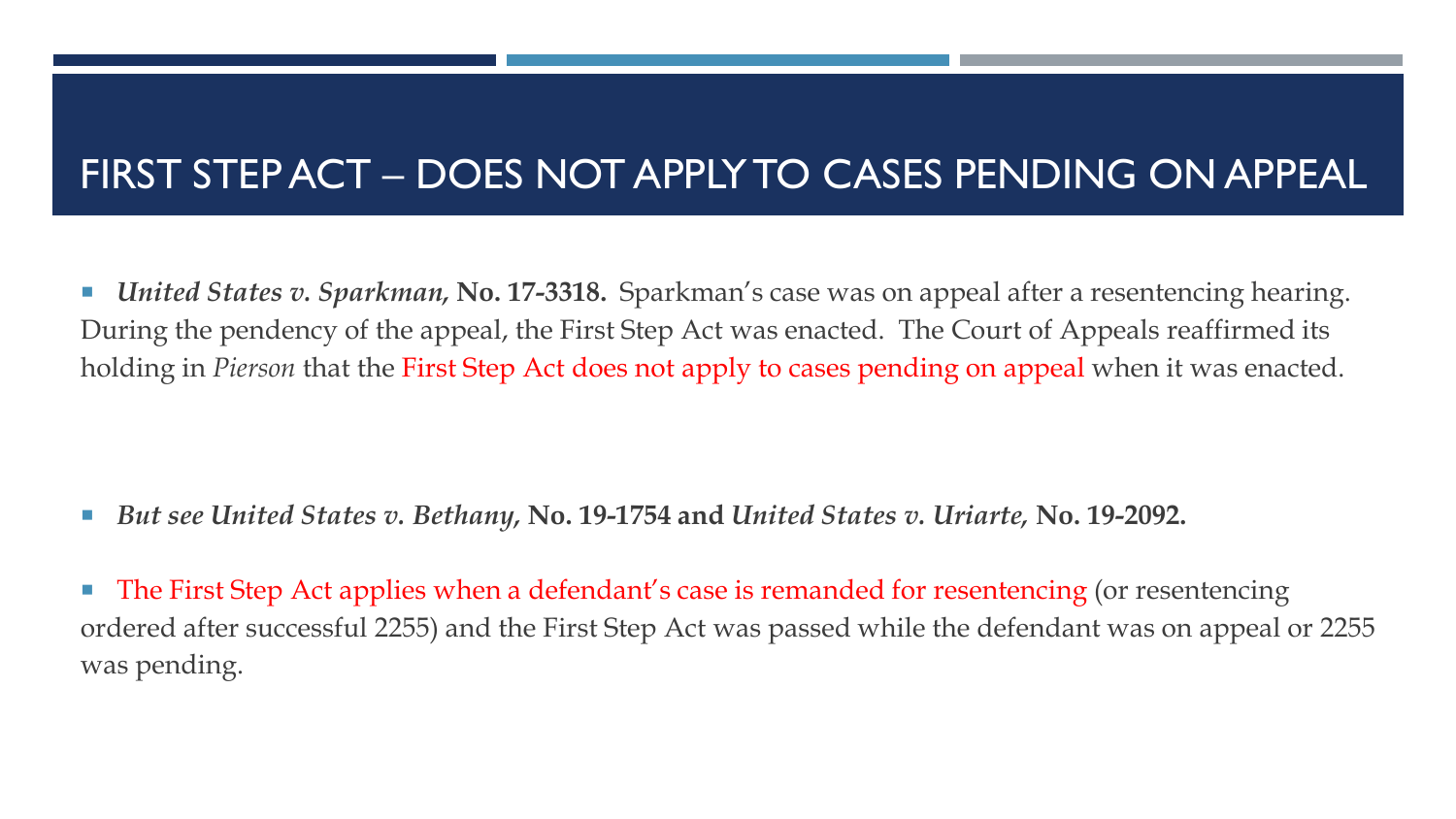### FOURTH AMENDMENT - SHOTSPOTTER

*United States v. Rickmon,* **No. 19-2054.**

**Police departments use a surveillance network of GPS-enabled acoustic sensors called ShotSpotter to** identify gunfire, quickly triangulate its location, and then direct officers to it.

 As a matter of first impression, the Court of Appeals considered in this case whether law enforcement may constitutionally stop a vehicle because, among other articulable facts, it was emerging from the source of a ShotSpotter alert.

The district court held that the totality of the circumstances provided the officer responding to the scene with reasonable suspicion of criminal activity to justify the stop. The Court of Appeals affirmed.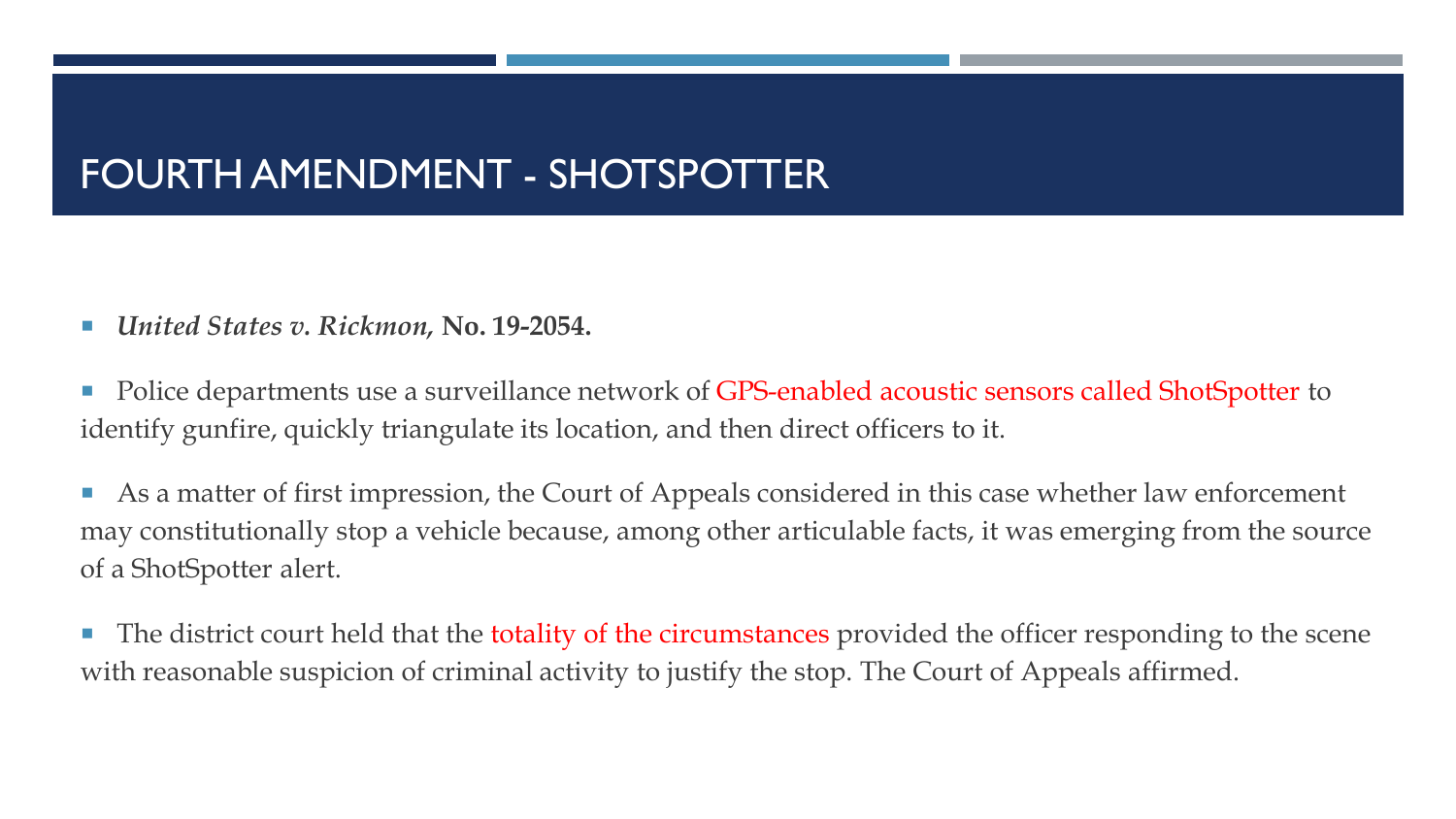#### FOURTH AMENDMENT – SCOPE OF APPELLATE REVIEW OF RECORD

#### *United States v. Howell,* **No. 18-3157.**

 After ruling out an initial suspect of a warehouse break in, the initial suspected pointed at Howell as a possible suspect. Howell was crossing the street and walking toward the police. When an officer approached to ask what was going on, Howell did not answer, looked panicked, and put his hands in his pockets. The officer reacted by patting down Howell and found a gun in his jacket. A federal gun charge followed, and Howell moved to suppress the gun as the fruit of an unconstitutional stop-and-frisk.

**The Court of Appeals reversed the denial of his suppression motion. The Court held that the proper** scope of review was to limit itself to the pretrial record rather than looking at the arresting officer's trial testimony as well. The reason for this was because that was the only source of facts the district court considered in denying Howell's motion.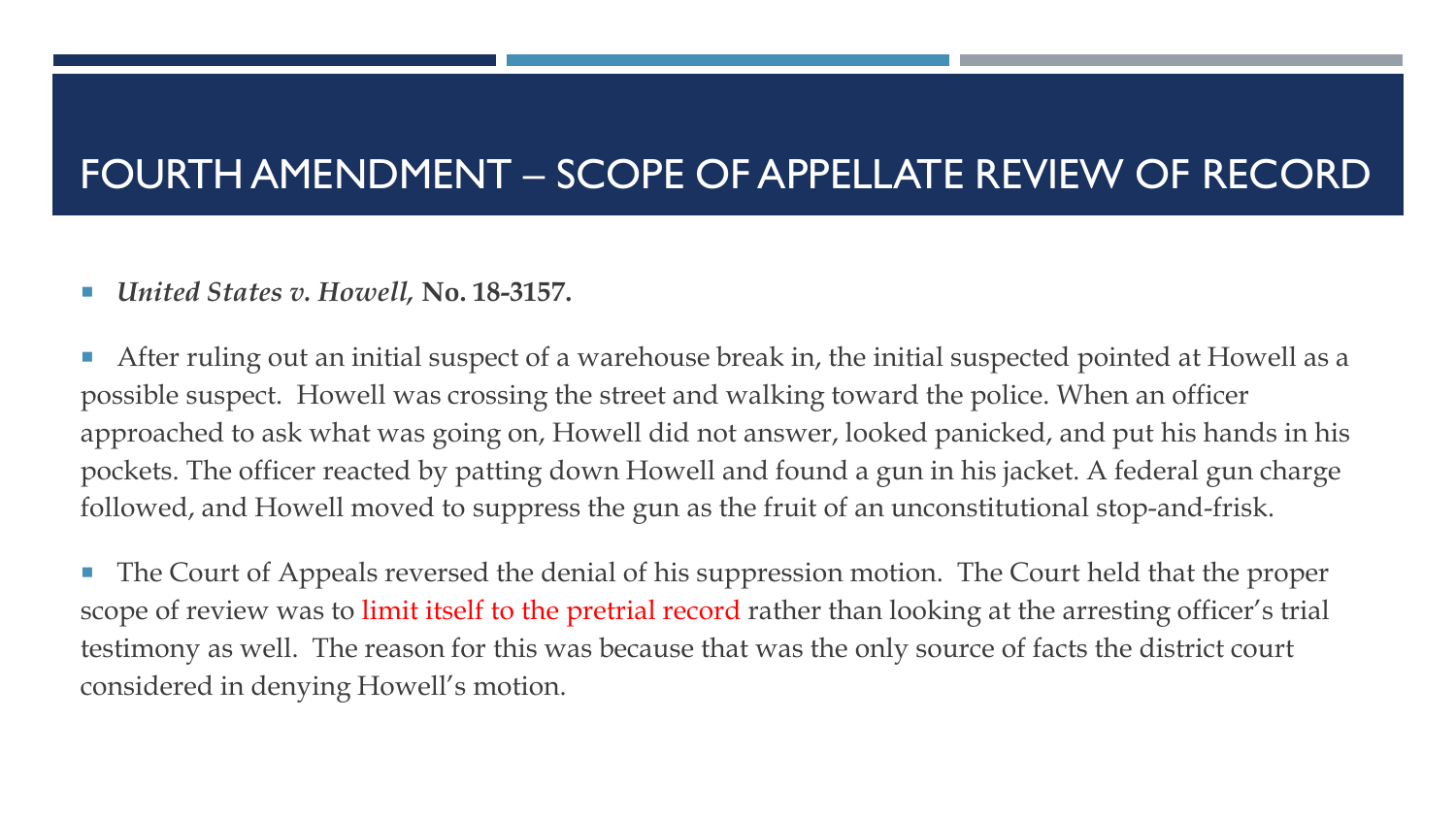#### FOURTH AMENDMENT – AIR FRESHENER ON REVIEW MIRROR

- *United States v. Jackson & Freeman,* **Nos. 19-2928 & 19-3153.**
- A police officer pulled over Jackson and his passenger Freeman for violating a provision of the Chicago municipal code prohibiting any object obstructing the driver's clear view through the windshield - in this case an air freshener.
- I Jackson and Freeman moved to suppress the evidence for lack of probable cause to conduct the traffic stop based on their argument that the officer erroneously believed that there could not be anything hanging from the rearview mirror, regardless of whether it obstructed the driver's view. The district court denied the motion.
- The Court of Appeals affirmed, finding that all that is required for a traffic stop is reasonable suspicion and because the officer had an articulable and objective basis for suspecting that the air freshener obstructed Jackson's clear view in violation of the city municipal code, the stop was lawful.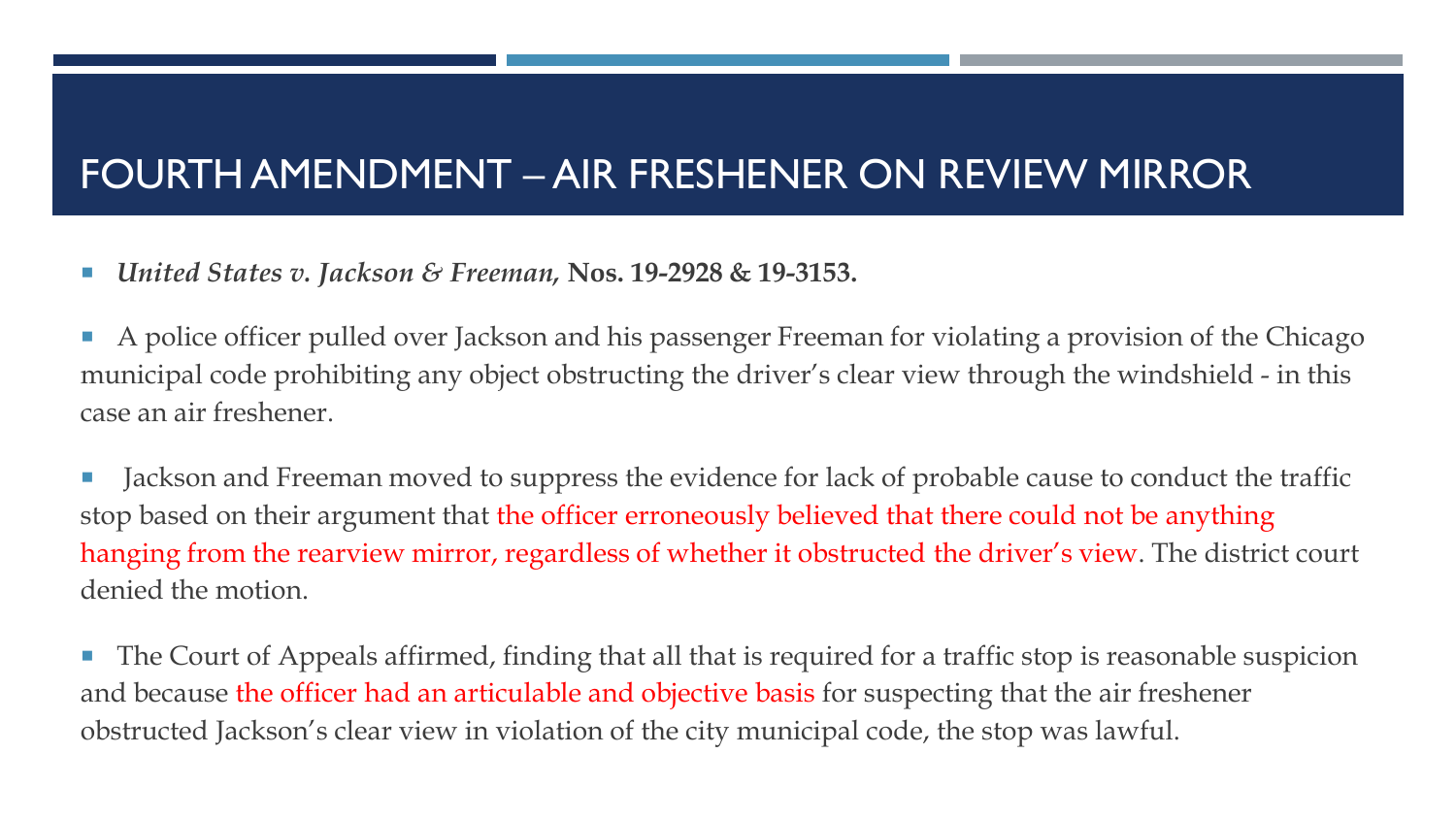#### STATEMENTS TO PRETRIAL SERVICES

#### *United States v. Chaparro,* **No. 18-2513.**

 A jury found Chaparro guilty on three felony charges for viewing and transporting child pornography. The charges arose from three crimes separated by significant gaps in time: viewing child pornography on a hard drive in July 2013, transmitting child pornography files over the Internet in August 2014, and viewing child pornography on a smartphone in November 2014.

 In his pretrial interview, Chaparro said he lived at the scene of the crimes on all of the relevant dates. The district court admitted this statement as proof that he was at the residence and responsible for the offenses.

The Court of Appeals held that the admission of Chaparro's pretrial services statement was an error. When Congress created Pretrial Services, it made pretrial services information "confidential" and specifically prohibited its admission "on the issue of guilt in a criminal judicial proceeding." 18 U.S.C. §  $3153(c)(1)$  & (3).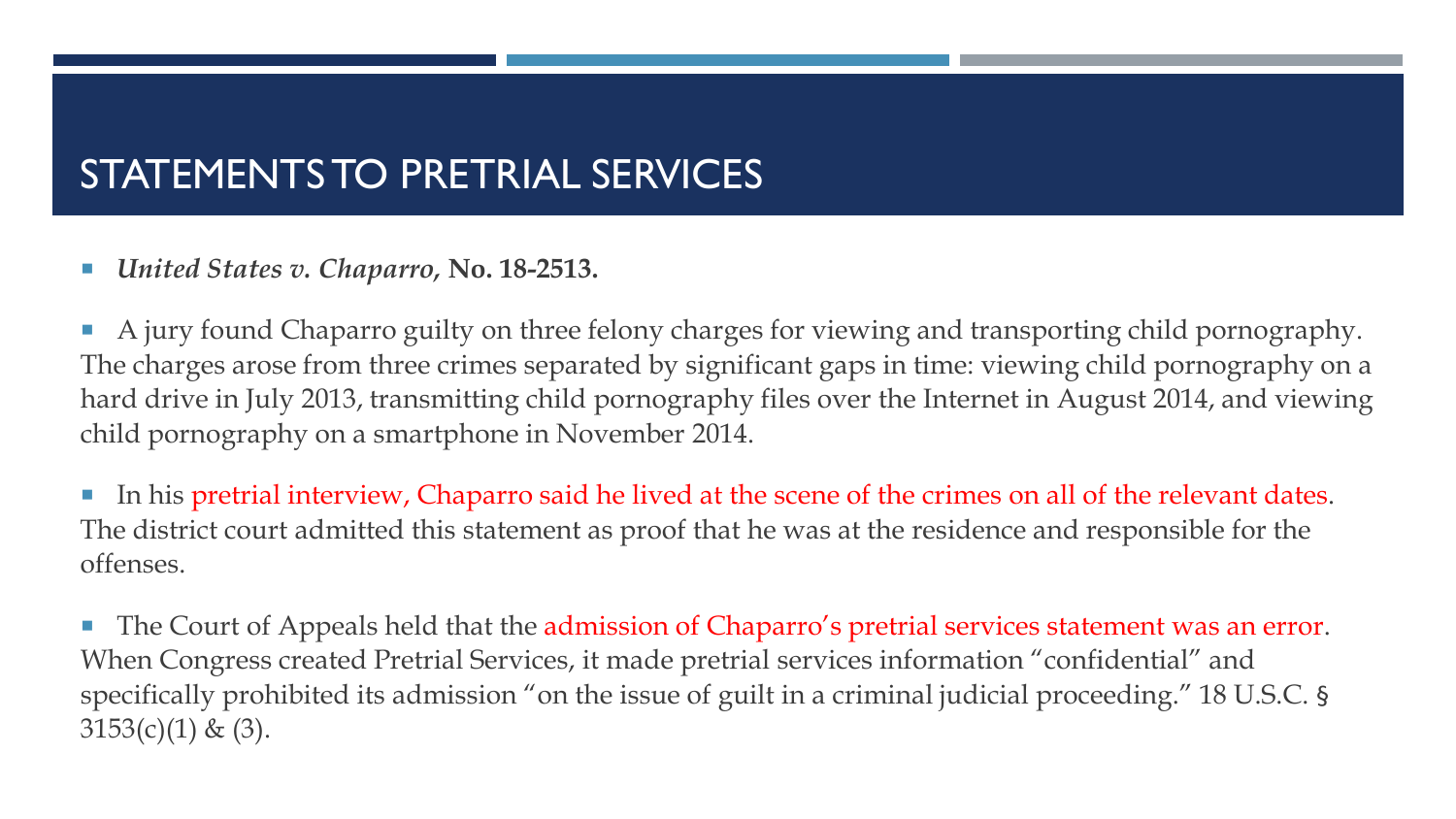- In *Najera-Rodriguez v. Barr,* 926 F.3d 343 (7th Cir. 2019), an immigration case, the Seventh Circuit determined that a 2016 violation of 720 ILCS 570/402(c) does not qualify as a controlled substance offense because it is overbroad (it includes salvia) and indivisible.
- Section  $402(c)$  is the catch-all, any controlled substance part of the drug possession statute.

 In sum – the Illinois catch-all subsection of the drug statutes is susceptible to challenges, because it is indivisible and (depending on the year) may be overbroad.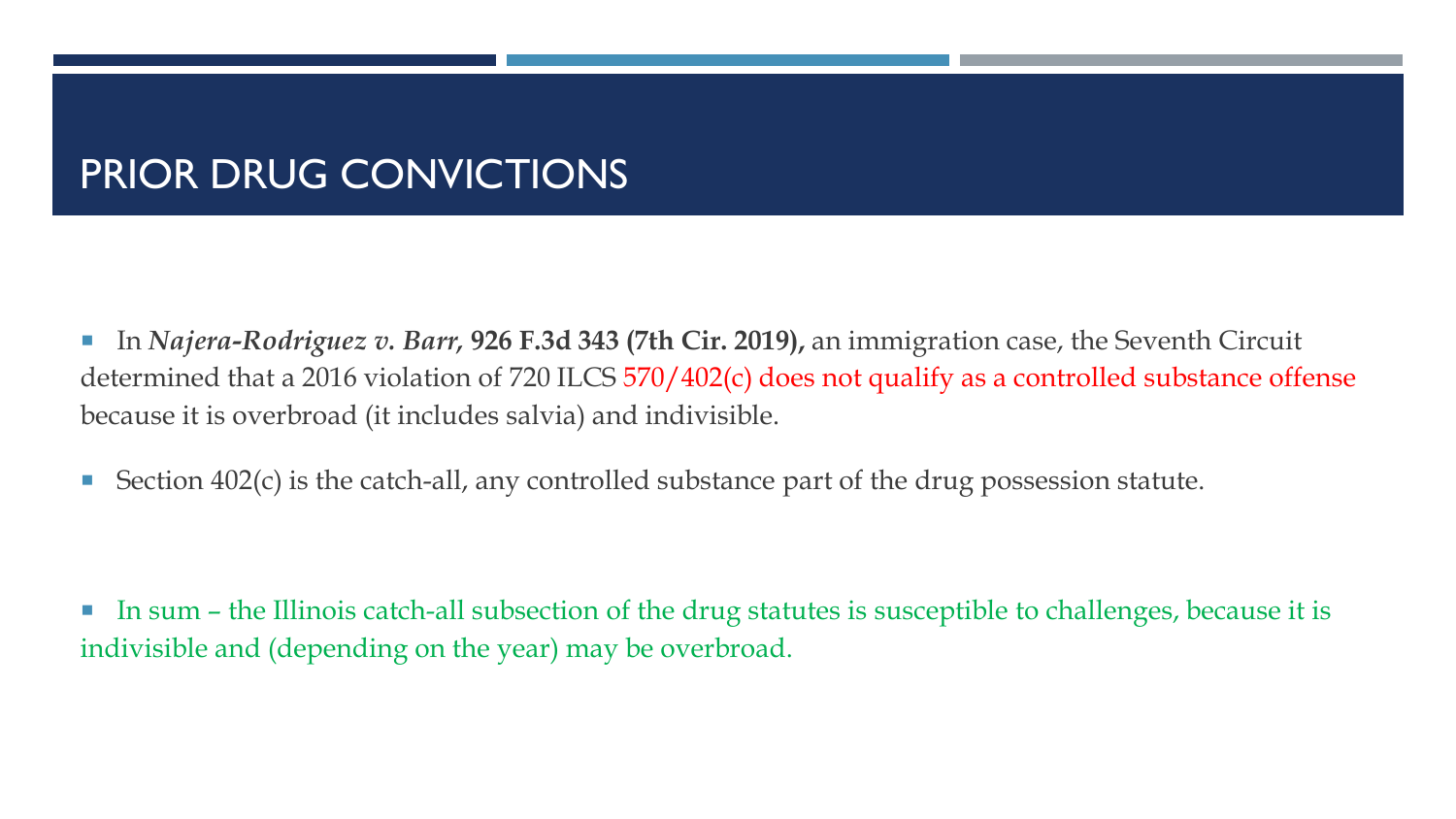- *United States v. De La Torre,* **et al., Nos. 18-2009, 18-2218, 18-2286, 18-3303, & 19-1299.**
- The Court of Appeals' reversed two defendants' guilty pleas based on predicate drug offenses used to increase their sentences under 21 U.S.C. § 851.
- One of those defendants, Chapman, had prior convictions for possession of controlled substances under 720 ILCS 570/402(c) (1993). The Court of Appeals held that Illinois statute was broader than the federal definition of felony drug offense because it covers propylhexedrine and the federal statute does not and the statute was not divisible.
- **The Court made the same decision about defendant Rush who had a prior conviction under Indiana** Code § 35-48-4-2 (2000) for possession of methamphetamine. The Indiana statute criminalizes a wider range of methamphetamine isomers than the federal statute which specifically limits to "the optical isomer."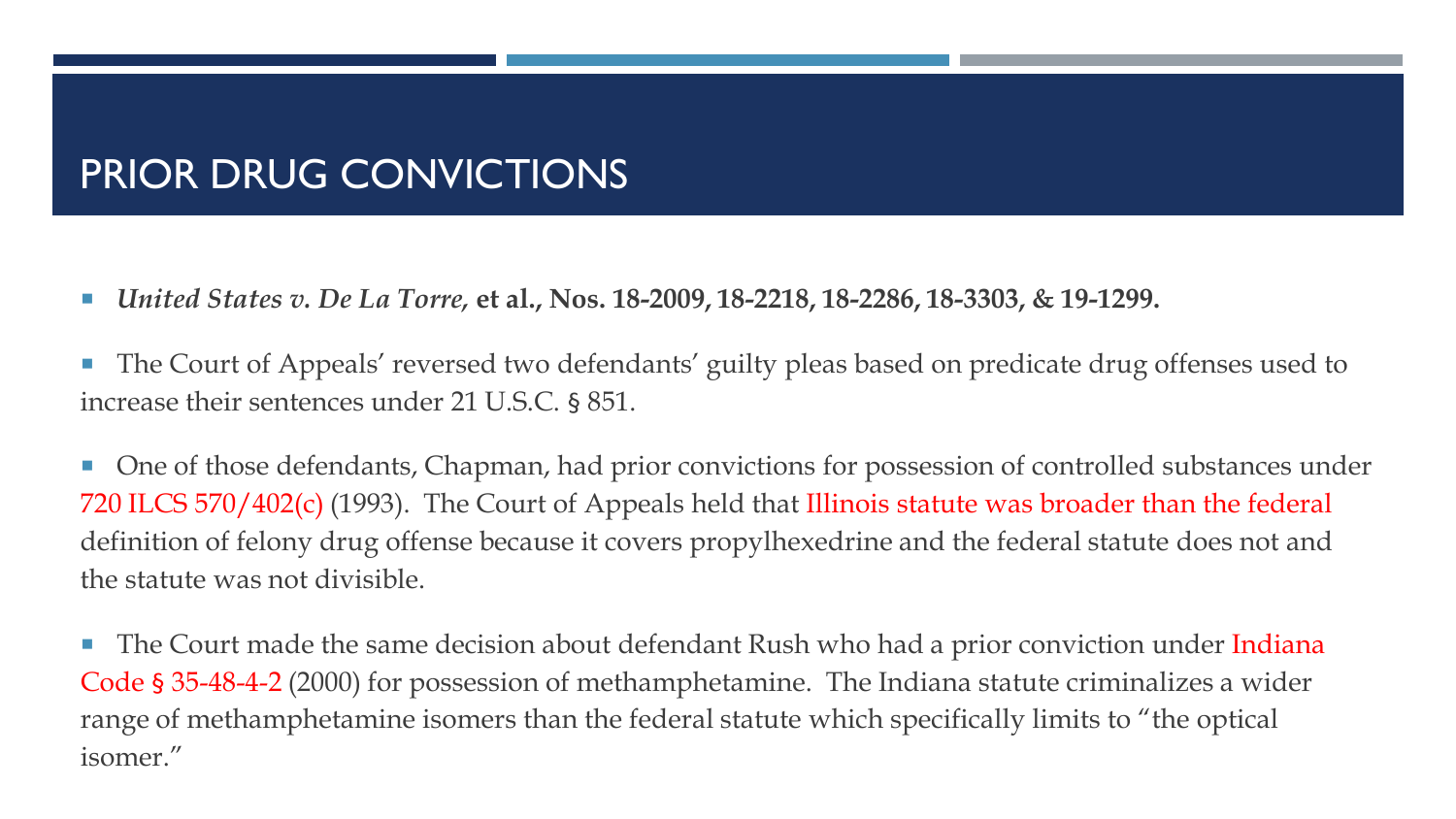- *United States v. Garcia & Pineda-Hernandez,* **Nos. 18-1890 & 18-2261.**
- Garcia and Pineda-Hernandez were two defendants charged in a large drug distribution conspiracy. Garcia pled guilty and Pineda-Hernandez was convicted after a jury trial. Garcia argued that the district court improperly enhanced his sentence by using a prior Indiana drug conviction.
- The Court of Appeals agreed holding that because Indiana includes a wider class of drugs under its statutes than the federal government does, and the Indiana statute is not divisible, it does not qualify as a felony drug offense under 21 U.S.C. § 841(b)(1).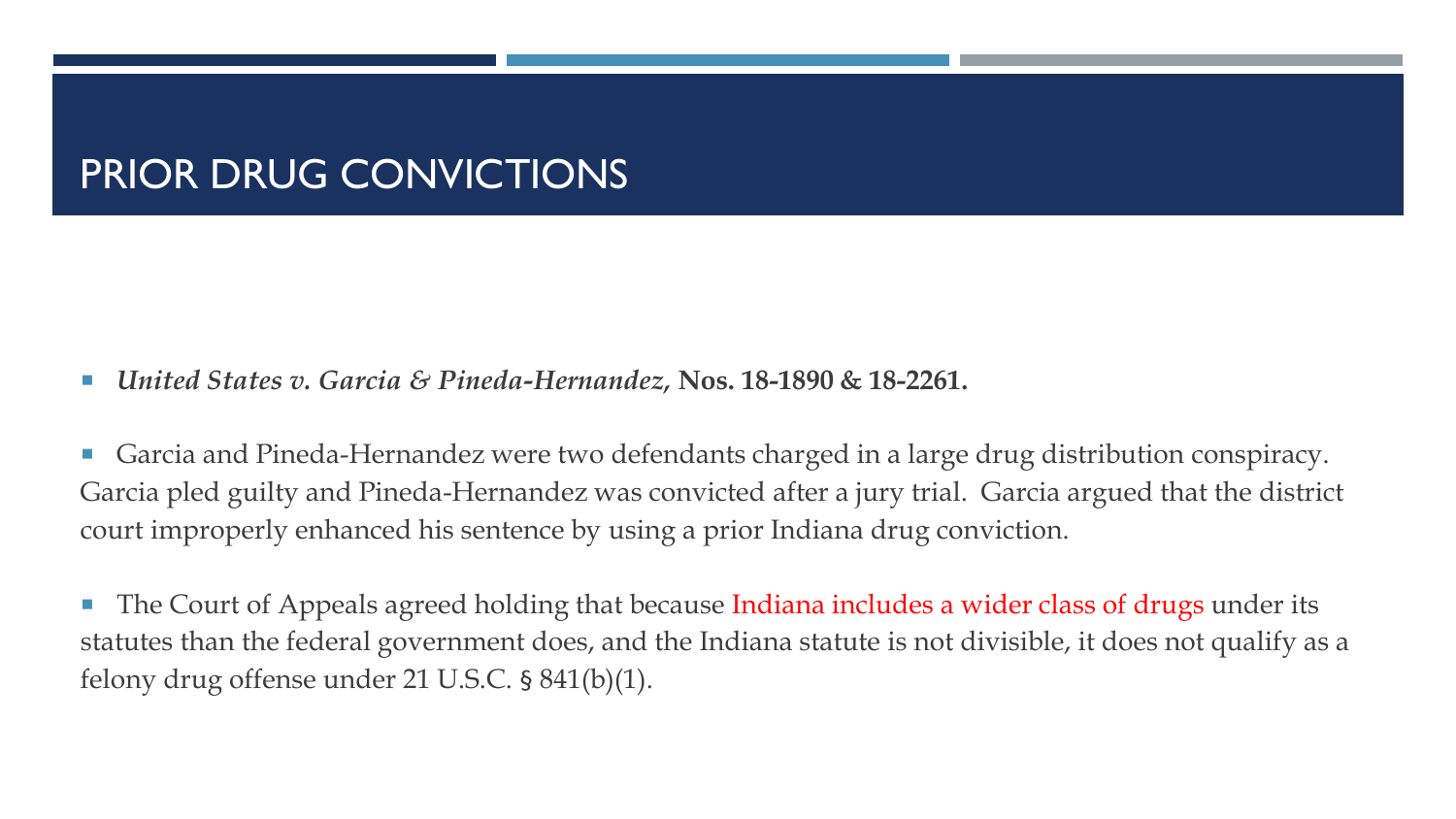*United States v. Ruth,* **No. 20-1034.**

 This appeal involved a question about whether the Illinois drug statute sweeps more broadly than its federal counterpart because the former includes a particular isomer of a substance that the latter does not.

Ruth pled guilty to federal gun and drug charges and received an enhanced sentence due to his prior Illinois conviction for possession with intent to deliver cocaine.

 The Illinois statute defines cocaine to include its positional isomers, whereas the federal definition covers only cocaine's optical and geometric isomers. Ruth argued the district court erred in sentencing him because, using the categorical approach, the overbreadth of the Illinois statute disqualifies his prior conviction as a predicate felony drug offense.

**The Court of Appeals agreed and vacated Ruth's sentence and remanded for resentencing.**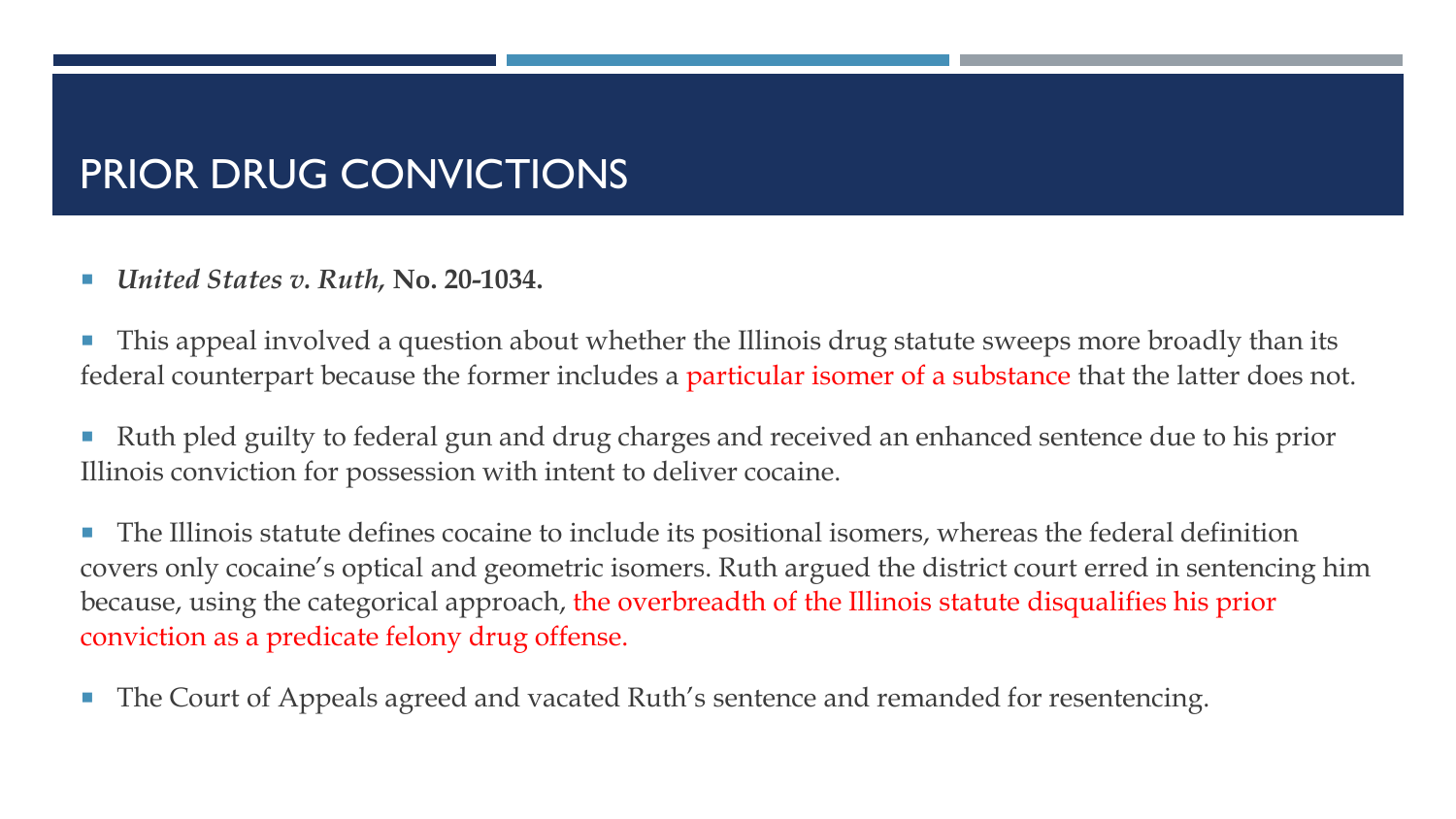#### PRIOR SEX CONVICTIONS

*United States v. Kaufmann,* **No. 18-2742.**

■ For certain federal crimes involving sexual exploitation of minors, a federal statute - 18 U.S.C. § 2252(b) increases the mandatory minimum sentence when the defendant has a prior conviction "under the laws of any State relating to," among other things, "possession … of child pornography."

 Kaufmann pled guilty to two federal crimes involving sexual exploitation of a minor. The district court imposed an enhanced mandatory minimum sentence under § 2252(b) because Kaufmann has prior convictions for possession of child pornography under an Indiana statute.

Kaufmann challenged his sentence, arguing that his prior state convictions do not support a  $\S 2252(b)$ enhancement because the Indiana statute of his convictions criminalized conduct broader than the federal version of possession of child pornography. The Court of Appeals affirmed, holding a § 2252(b) enhancement does not require the state statute of conviction to be the same as or narrower than the analogous federal law. Rather, the words "relating to" in § 2252(b) expand the range of enhancement-triggering convictions.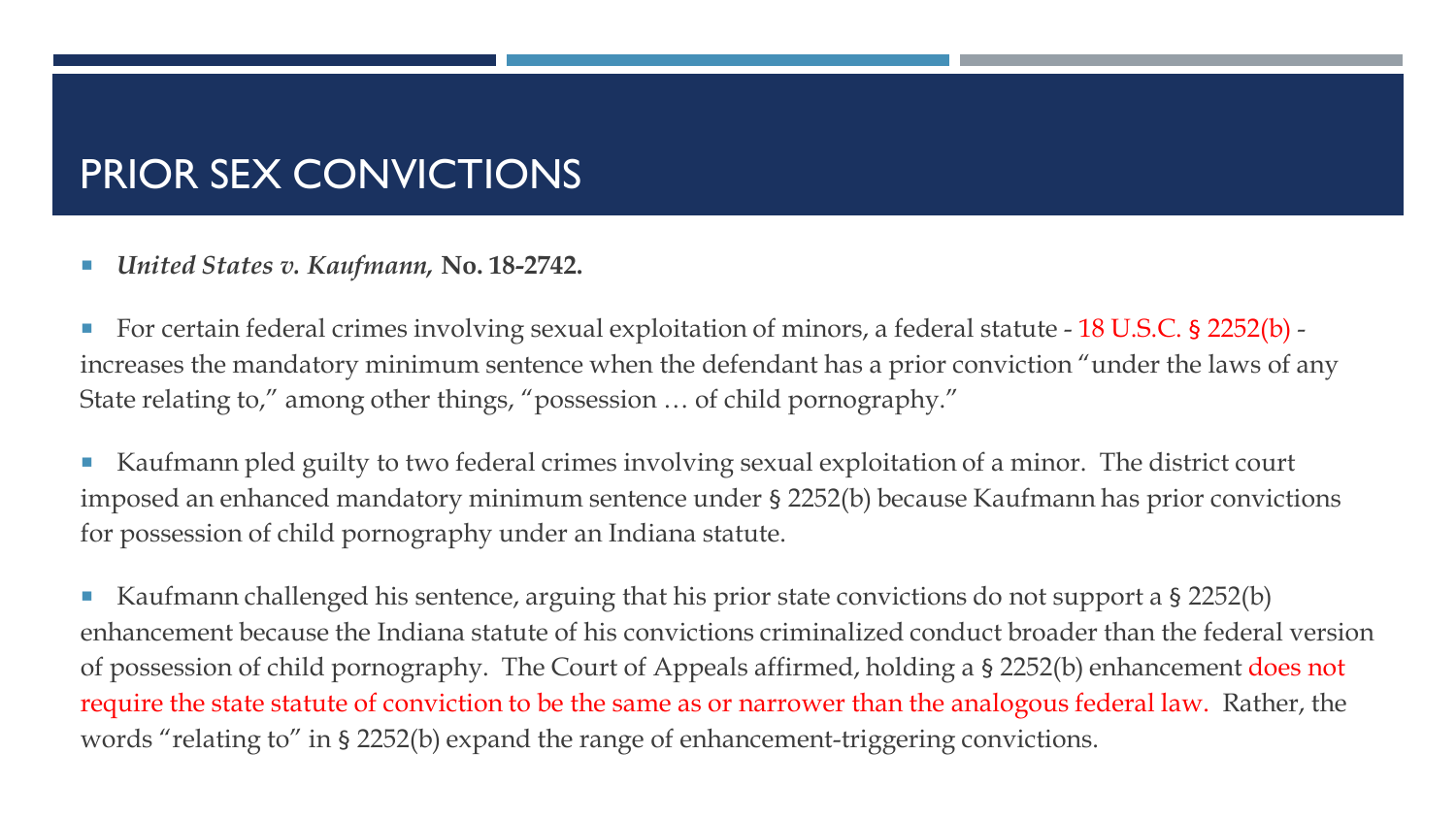#### RELEVANT CONDUCT – PROOF OF "ICE" METH PURITY

- *United States v. Carnell,* **No. 19-2207.**
- Carnell pled guilty to a conspiracy to distribute a mixture containing methamphetamine.

**The sentencing guidelines distinguish between mixtures involving methamphetamine and methamphetamine** that is at least 80% pure. The latter the Guidelines refer to as "ice," and that definition carries with it sentences that are substantially higher than those for non-ice methamphetamine.

■ Carnell argued on appeal that the government failed to meet its burden of proving that the substance in which he dealt was ice methamphetamine, and therefore he should have been sentenced as though he was involved in a conspiracy to distribute methamphetamine that is less than 80% pure.

**The Court of Appeals agreed, holding the government bears the burden of proving the methamphetamine** involved in the case is at least 80% pure and "circumstantial evidence by users, dealers and law enforcement that a drug appears to be ice based on look, smell, effect, nomenclature or the like will not suffice to meet the government's burden, by a preponderance of the evidence, that a drug is at least 80% pure methamphetamine."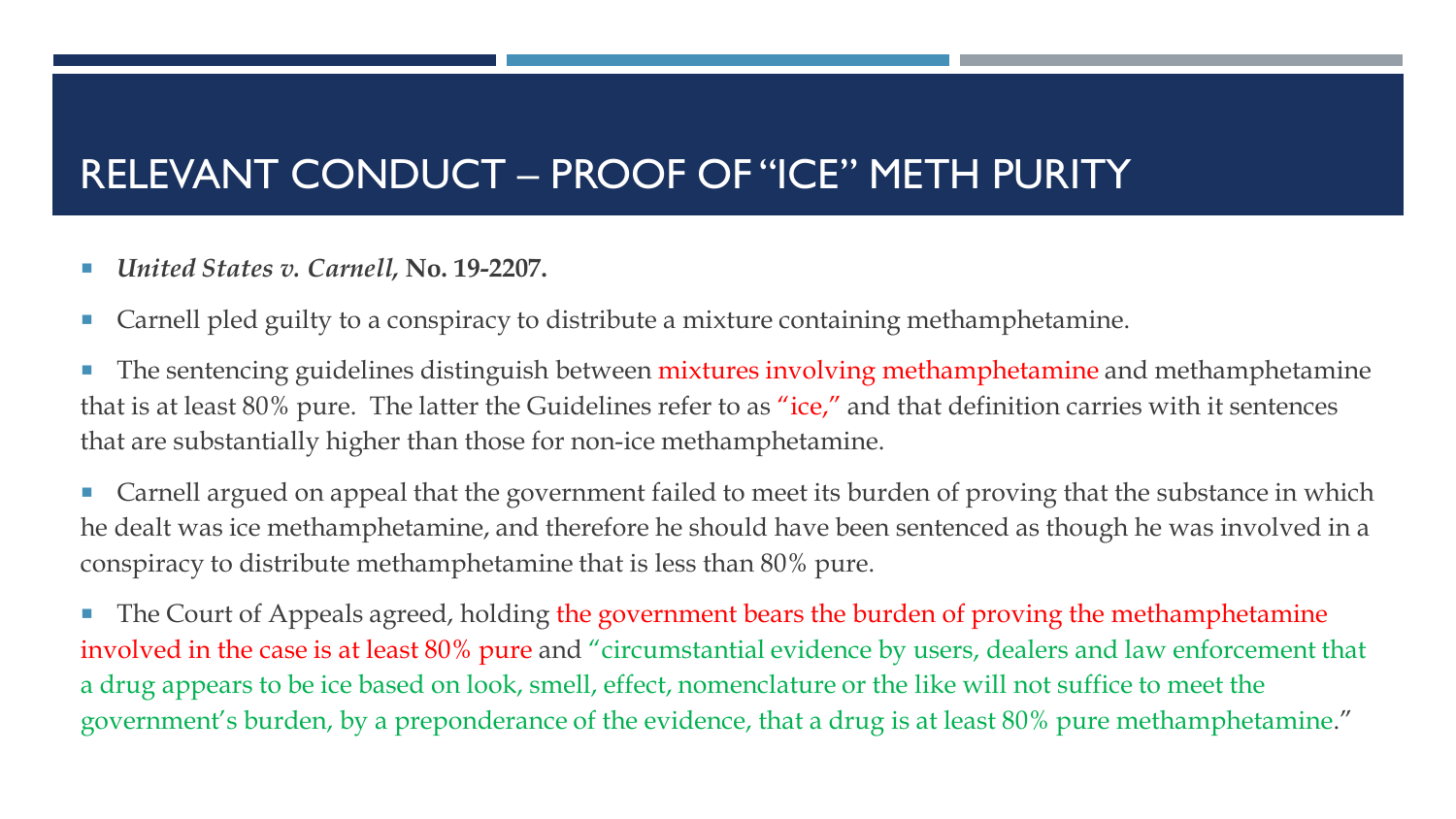#### CATEGORICAL APPROACH AND SENTENCING FINDINGS

- *United States v. Gardner,* **No. 18-1731.**
- Gardner was arrested after firing a gun at two vehicles thought to be driven by rival gang members. He pled guilty to possessing a firearm as a felon. The district judge imposed an above-Guidelines sentence based in part on Gardner's use of violence in a prior burglary.
- On appeal Gardner argued procedural error, asserting the categorical approach applies when a judge exercises *Booker* discretion to impose an above-Guidelines sentence based on a defendant's aggravating conduct in a prior crime.
- The Court of Appeals disagreed, holding the sentencing judge may consider aggravating circumstances in a defendant's criminal record without the constraints imposed by the categorical approach that usually applies to statutory sentencing enhancements and the determination of offense-level increases and criminal-history points under the Sentencing Guidelines.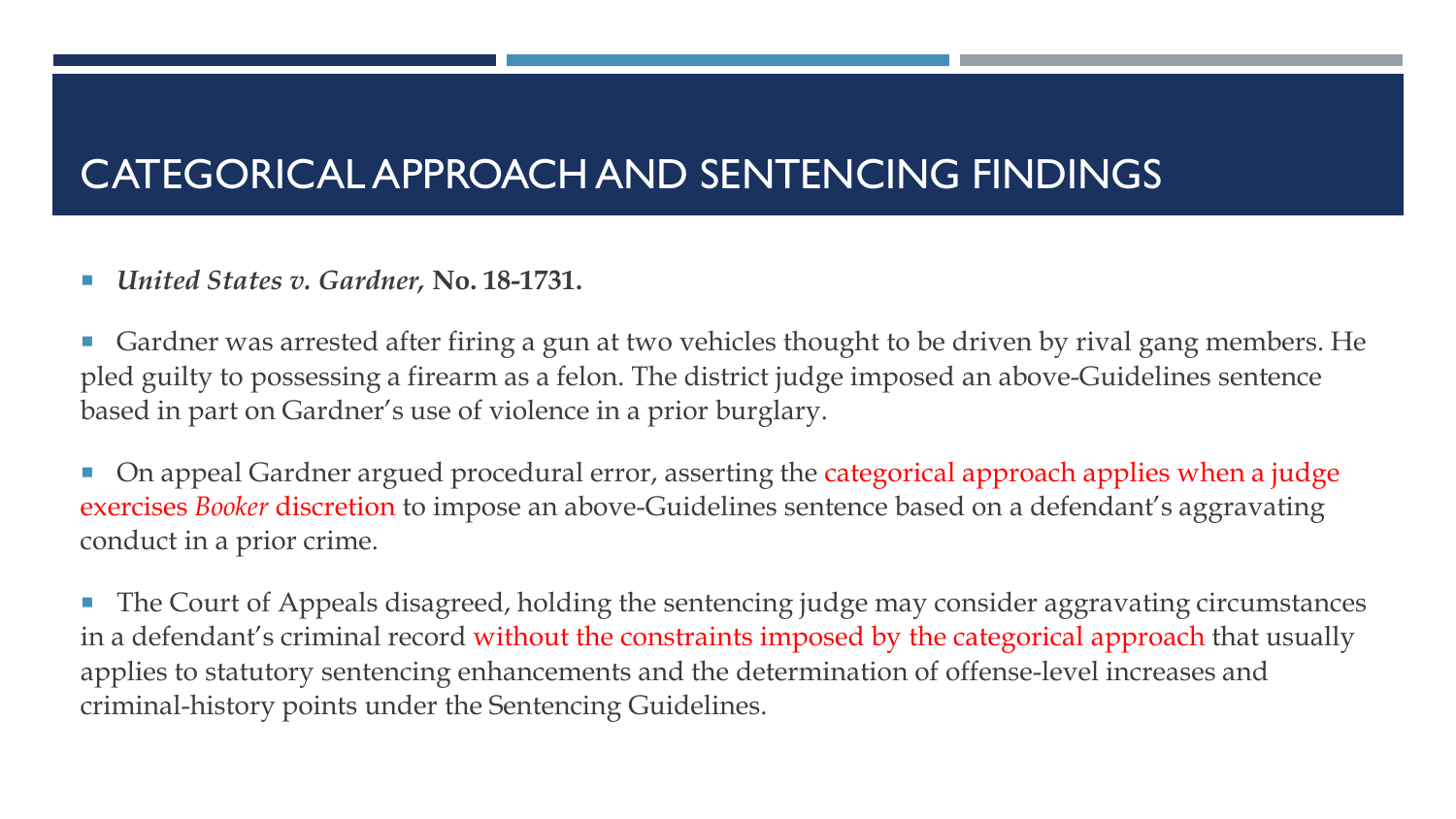#### DENIAL OF PSR TO DEFENDANT

#### *United States v. Melvin,* **No. 19-1409.**

**Melvin wanted to obtain a copy of his presentence investigation report before his sentencing hearing** but the district court ordered the probation office not to give a copy to Melvin, who was instead allowed only to review the report with his attorney. At his sentencing hearing, Melvin asked for his own copy of the report, but the district court refused his request.

■ Melvin appealed, arguing that the district court violated 18 U.S.C. § 3552(d) and Federal Rule of Criminal Procedure 32(e)(2) by denying him a copy of his presentence investigation report.

The Court of Appeals held that the district court did not violate  $\S 3552(d)$ , but did violate Rule 32(e)(2), which means what it says: defendants should be given their presentence investigation report. Melvin did not receive his report, so this was error. However, the Court concluded the error was harmless in Melvin's case.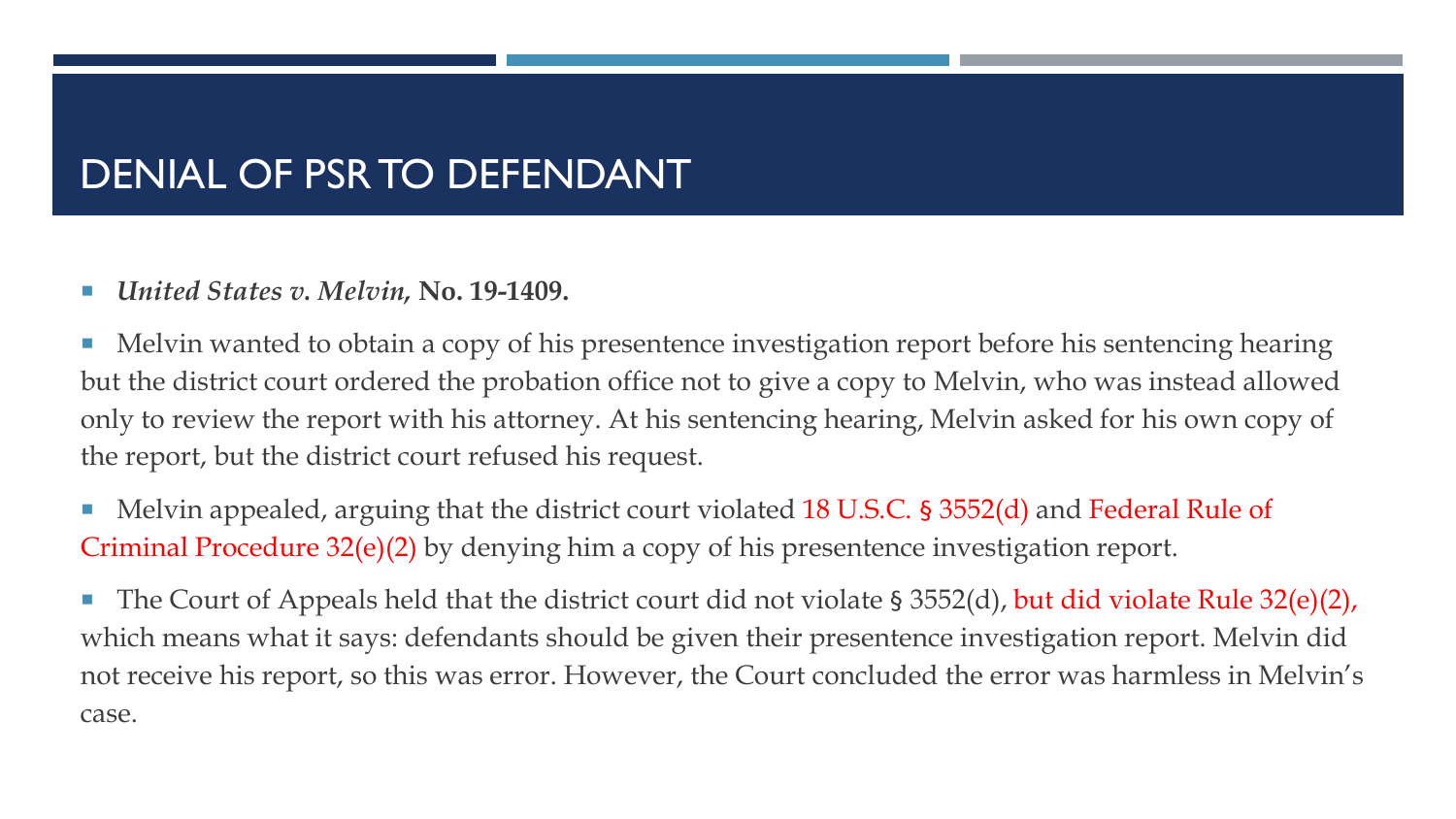#### SUPERVISED RELEASE CONDITIONS -WAIVER

- Failure to object to conditions of supervised release will be considered a waiver of the right raise **challenges to those conditions on appeal in most cases.**
- *United States v. Collins,* **No. 18-3011.**
- *United States v. Anderson & Roach,* **Nos. 18-1870 & 18-3096**.
- *United States v. Groce,* **No. 19-1170.**
- A defendant who receives an opportunity to object to a proposed condition of supervised release at sentencing but fails to do so waives his objection for appellate purposes.
- **But see United States v. Manyfield, No. 19-2096** (reversal where the defendant did not have notice of the conditions of supervised release and no opportunity to object)**.**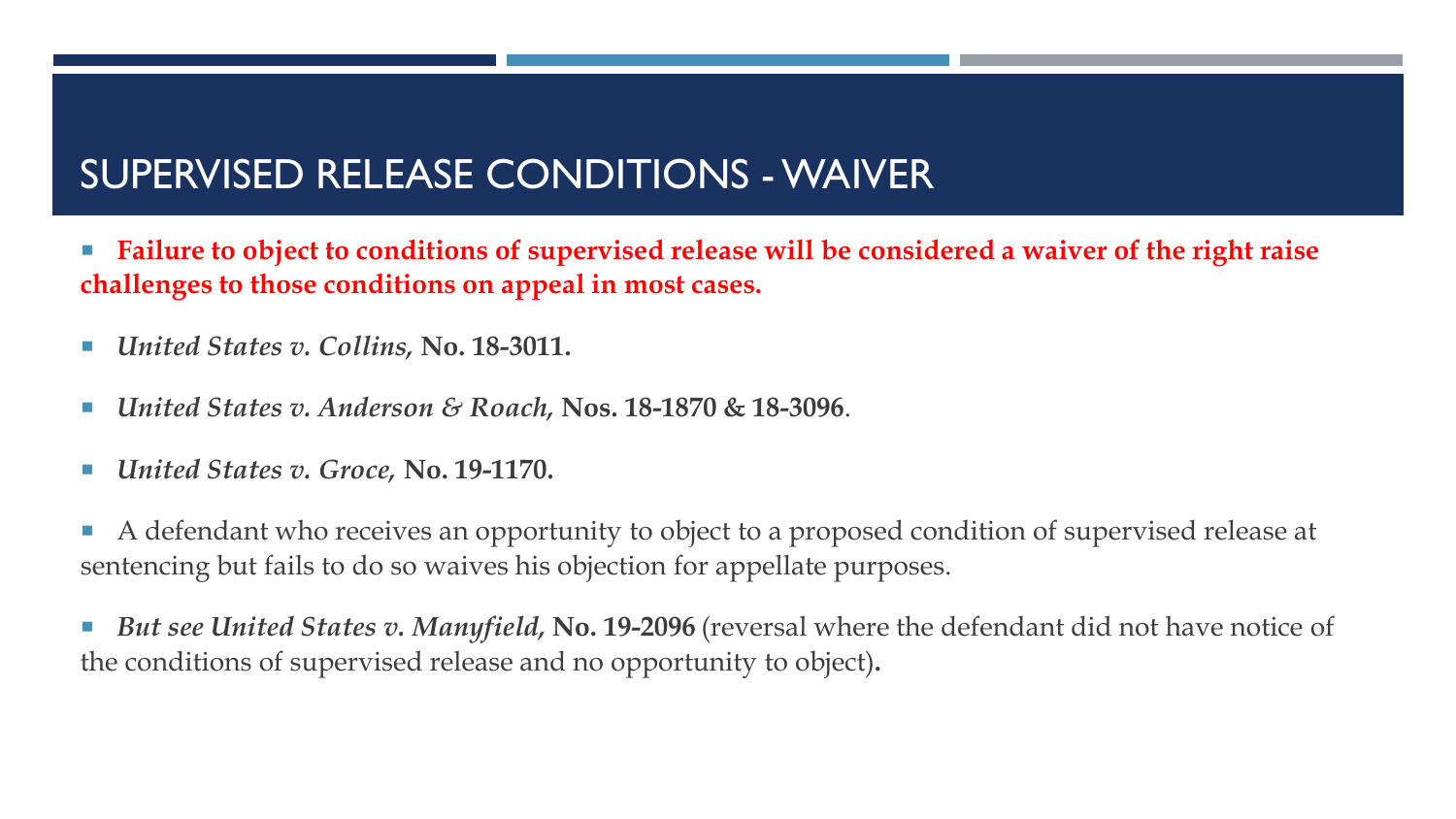#### SUPERVISED RELEASE REVOCATION – BENEFIT UNDER 3582

- *United States v. Durham,* **No. 18-3283.**
- Durham received a 35-year sentence for a federal drug offense that was later reduced to 20 years due to subsequent amendments to the Sentencing Guidelines.
- **On supervised release, however, Durham violated the terms of his supervised release, including by** committing a domestic battery. The district court sentenced him to 30 months' imprisonment for these violations - about twice the high end of the guidelines advisory range.

Durham argued the sentence was the product of the district court effectively penalizing him for benefiting from the amendments to the guidelines that reduced his original sentence. The Court of Appeals affirmed, noting that the district court's reliance on § 7B1.4, Application Note 4 was likely in error but had no effect on the sentence.